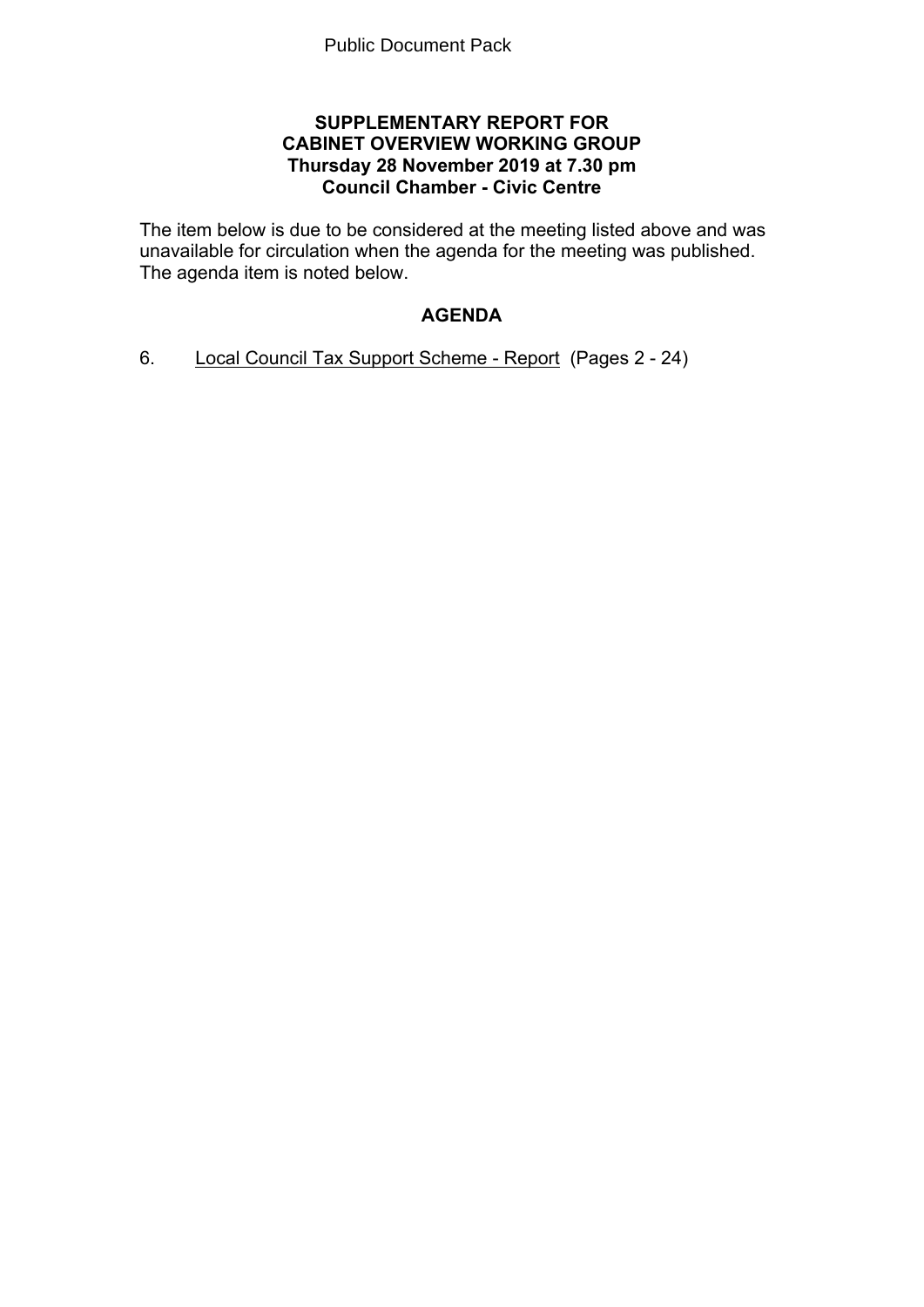Agenda Item 6

| <b>REPORT TO:</b>            | <b>CABINET OVERVIEW WORKING GROUP</b>                                                        |
|------------------------------|----------------------------------------------------------------------------------------------|
| DATE:                        | <b>28 NOVEMBER 2019</b>                                                                      |
| TITLE:                       | ANNUAL REVIEW OF LOCAL COUNCIL TAX<br><b>SUPPORT SCHEME (LCTSS)</b>                          |
| <b>LEAD OFFICER:</b>         | SIMON FREEMAN, HEAD OF FINANCE AND<br><b>DEPUTY TO THE CHIEF EXECUTIVE (01279)</b><br>446228 |
| <b>CONTRIBUTING OFFICER:</b> | <b>DONNA P BEECHENER, REVENUES &amp; BENEFITS</b><br><b>MANAGER (01279) 446245</b>           |

## **RECOMMENDED that:**

- **A** The Working Group acknowledges the current position regarding the 2019/20 Local Council Tax Support Scheme and endorses continuing stability within the scheme for 2020/21.
- **B** It is recommended to Cabinet that the current scheme remains unchanged for 2020/21.

## **BACKGROUND**

- 1. In accordance with the Welfare Reform Act 2012, and the Local Government Finance Act 2012, councils are required to implement a Local Council Tax Support Scheme (LCTSS) annually, and by 11 March each year at the latest, for the forthcoming financial year.
- 2. The Pan Essex working group, originally established to consider a County wide approach to the localisation of council tax support, has continued to work very effectively. Having focussed on the development of the local schemes, more recently the work has been looking at exemptions and discounts awarded to council tax payers. As a result the group has now implemented a range of measures targeted at ensuring that each authority across Essex undertakes work on a consistent basis to help protect the tax base in each district. Work will continue to be undertaken in 2019/20 to ensure compliance and to check and challenge council tax reductions awarded for which entitlement may have subsequently changed or be no longer appropriate.

## **ISSUES/PROPOSALS**

## **Local Council Tax Support (LCTS)**

3. The national Council Tax Benefit (CTB) scheme, which was wholly funded by Central Government and administered locally by billing authorities, was abolished with effect from 1 April 2013. Each local authority was charged with designing and implementing its own local scheme for the 2013/14 financial year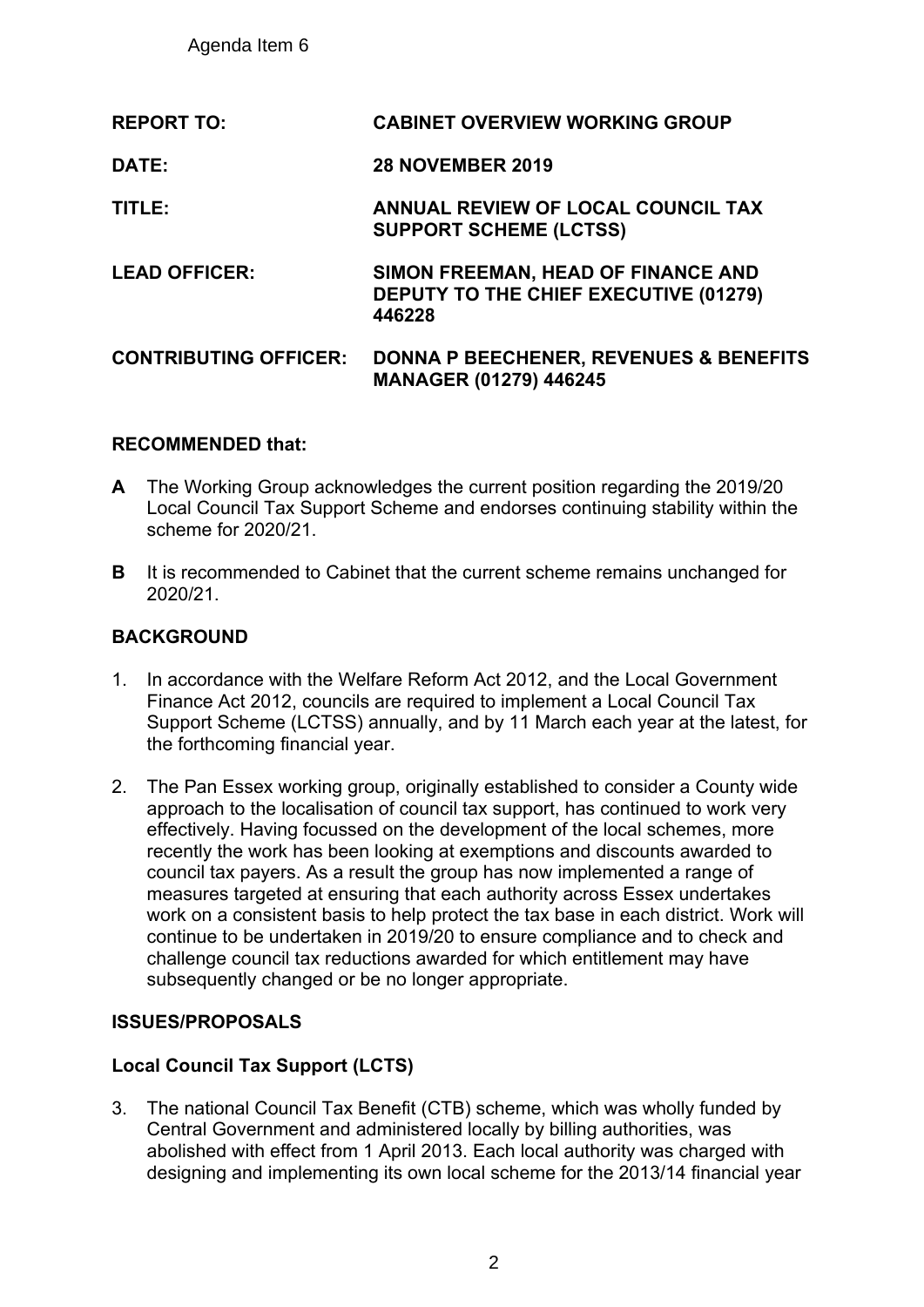against a backdrop of a ten percent reduction in national funding when compared with CTB. The scheme must be reviewed annually and the Council approved Harlow's local scheme for the 2019/20 financial year at its meeting held on 18 December 2018.

- 4. Prior to the introduction of LCTS there had been no cap on CTB expenditure under the national scheme. However, under LCTS, Government funding was restricted through the introduction of a cash limit in the form of a fixed grant. In addition the grant was set at a level which was ten percent less than the previous council tax benefit expenditure estimated from 2012/13. For Harlow this represents a reduction in funding of around £1.3 million per annum from April 2013.
- 5. The grant for LCTS was originally identified specifically within the Council's overall Revenue Support Grant and retained Business Rates income for 2013/14. The level of funding for 2014/15 and future years has not been identified in the same way and has been included in the Council's overall Revenue Support Grant and Retained Business Rates – overall Formula Funding. As a result of this there is no protection for the LCTS funding and it is subject to the wider Government cuts to local government funding. Since the introduction of the scheme the Councils overall funding has reduced by over 54 percent but there has been no reduction in the Councils support of its LCTS scheme.
- 6. In order to ensure that Pensionable Age customers should be no worse off under the local scheme, national rules remain in place for this group of claimants. As protection remains in place for those of Pensionable Age, the impact of the original reduction in funding fell upon and continues to be borne by Working Age claimants.
- 7. Harlow Council is part of a Pan Essex Project Group, with a remit to design an Essex Framework for LCTS. The principles of the framework were reported to Cabinet on 12 July 2012. On 22 November 2012 Harlow Council adopted a LCTS scheme following public consultation during the summer of 2012 based on these principles, which are detailed below:
	- i) The scheme will be cost neutral.
	- ii) Council tax support will continue to be assessed on a means tested basis.
	- iii) Council tax support will not be paid above Council tax band H.
	- iv) Council tax support is capped at 76 percent of council tax liability.
	- v) The first £25 of weekly earnings are disregarded in the calculation of support.
	- vi) There is no entitlement to support where the applicant has capital of over £6,000.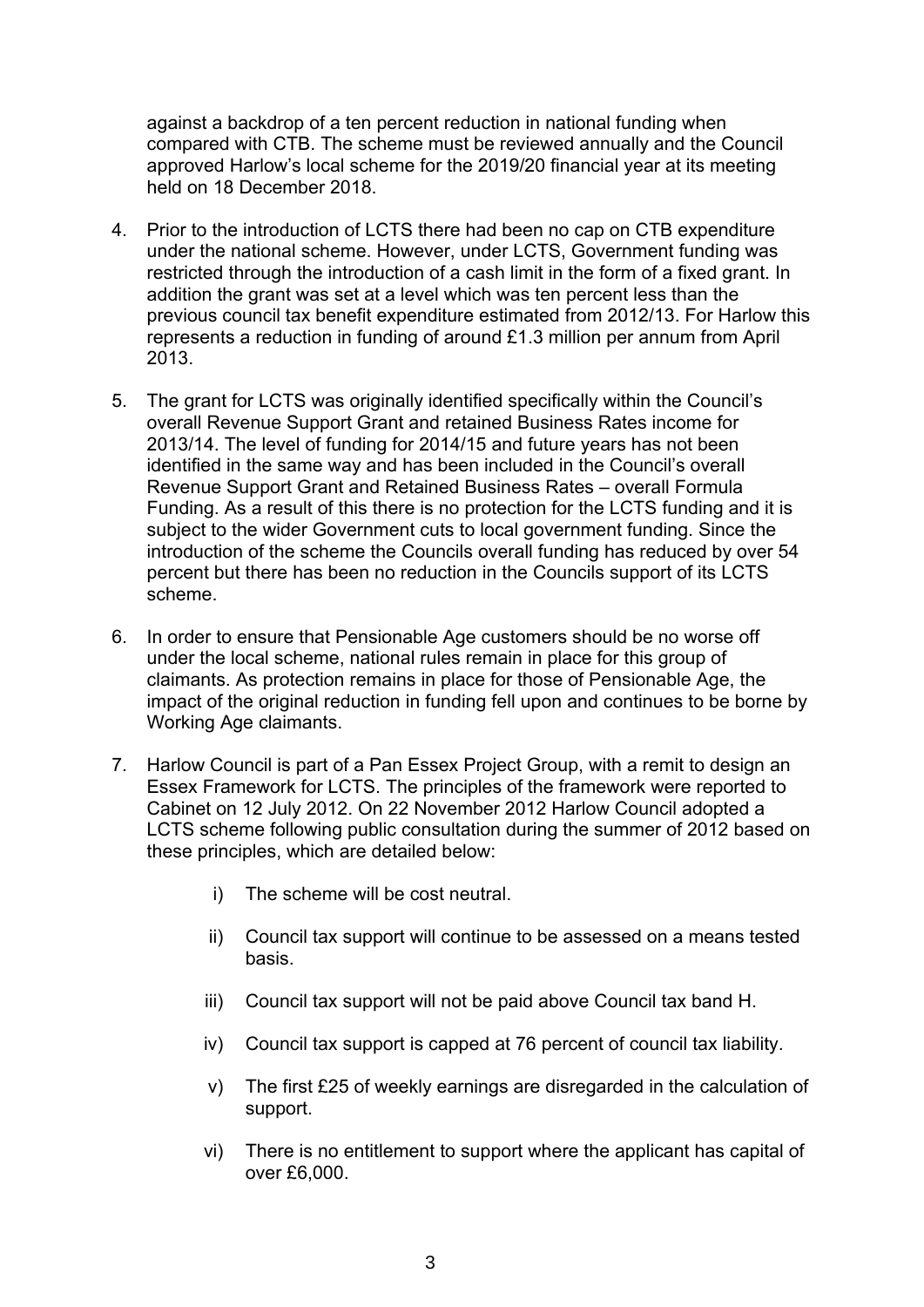- vii) Second adult rebate and underlying entitlement were abolished to remove the administrative burden of these.
- 8. For comparison purposes, the LCTS schemes for the other Essex District Councils are set out at Appendix A to the report.
- 9. Harlow has ensured that in the development of its local scheme the eligibility criteria for LCTS remains aligned with the previous national council tax benefit scheme, with specific protection for families and persons with disabilities. In addition and despite the reductions in overall Government grant received by the Council the scheme has been supported and maintained without variation to the above principles.
- 10. The 2013/14 scheme was designed to deliver savings of £1,361,235 to ensure that expenditure on LCTS did not exceed the total Government funding allocated for the scheme. At the time of writing this report the LCTS scheme costs for the current and previous financial years are as follows:

| <b>LCTS</b>             |           | <b>Pensionable Age</b> | <b>Working Age</b> | <b>Total LCTS</b> |              |
|-------------------------|-----------|------------------------|--------------------|-------------------|--------------|
| Award                   |           |                        |                    |                   | <b>Award</b> |
| Date                    | Live Case | <b>LCTS</b>            | Live Case          | <b>LCTS</b>       |              |
|                         | load      | Spend                  | load               | Spend             |              |
| 1 April<br>2013         | 3,819     | £3,535,031             | 5,302              | £3,810,068        | £7,345,099   |
| 31 March                |           |                        |                    |                   |              |
| 2014                    | 3,673     | £3,483,230             | 5,189              | £3,741,202        | £7,117,494   |
|                         |           |                        |                    |                   |              |
| 31 March<br>2015        | 3,547     | £3,240,964             | 4,890              | £3,363,313        | £6,604,277   |
|                         |           |                        |                    |                   |              |
| 31 March<br>2016        | 3,291     | £2,941,981             | 4.469              | £3,184,219        | £6,126,200   |
|                         |           |                        |                    |                   |              |
| 31 March<br>2017        | 3,099     | £2,936,255             | 4,510              | £3,068,939        | £6,005,195   |
|                         |           |                        |                    |                   |              |
| 30<br>September<br>2017 | 3,027     | £2,895,860             | 4,147              | £3,144,517        | £6,040,377   |
| 30<br>September<br>2018 | 2843      | £,2859,265             | 4,427              | £3,378,867        | £6,238,132   |
| 30<br>September<br>2019 | 2706      | £2,850,114             | 4,307              | £3,434,117        | £6,284,231   |

## **Table 1 – LCTS scheme costs for current and previous financial years**

11. The Government sets a Formula Funding Settlement for monies it will pay across to local authorities to support their services and legal obligations. In recent years the funding provided by Central Government has fallen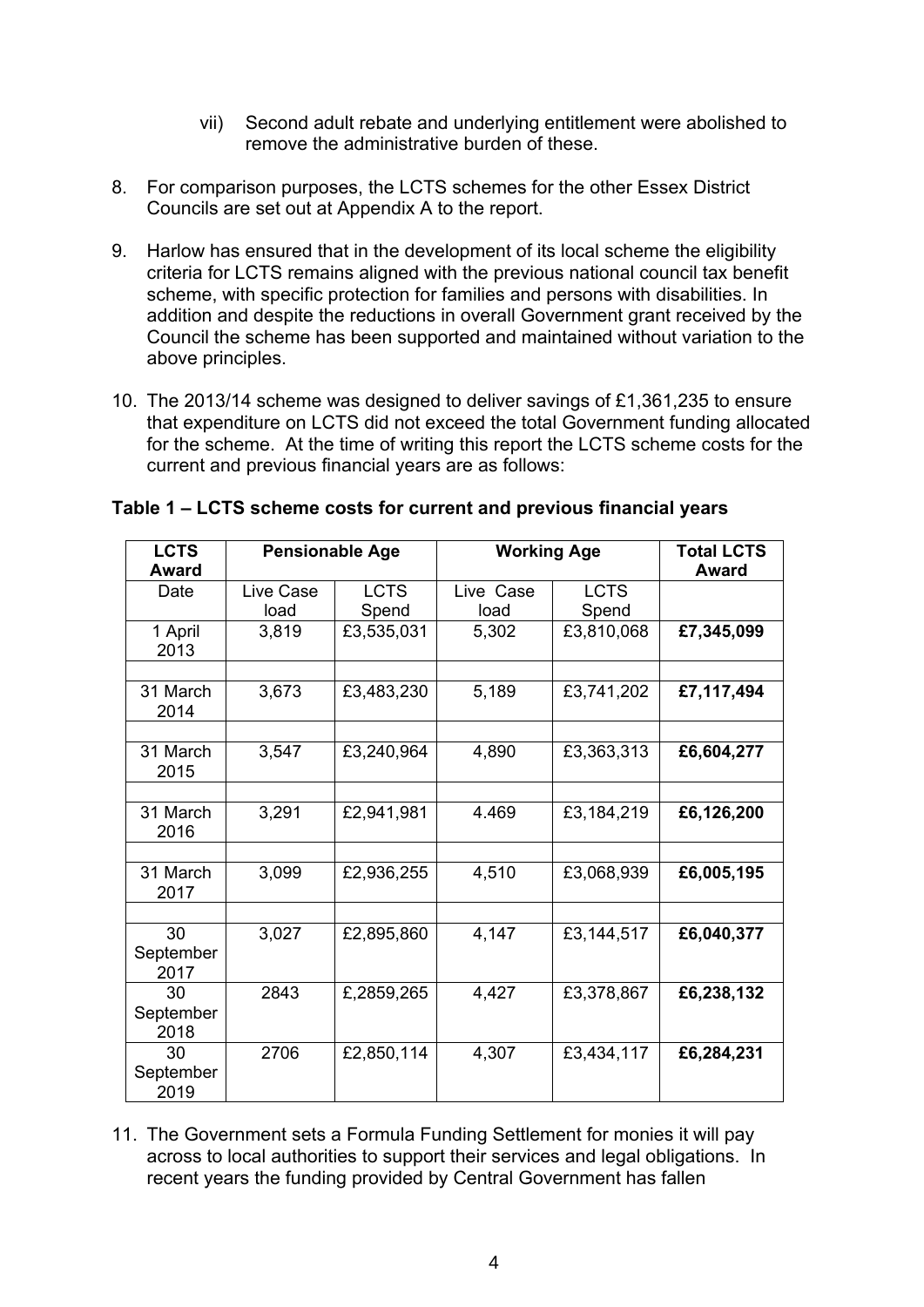substantially with consistent annual reductions on previous years' funding. So, whilst the cost to Harlow Council for LCTS had reduced by just over £1.1 million between 2013/14 and 2018/19, the Council received a reduction in its mainstream central government funding of £3.3 million over the same period.

12. It was estimated that the in-year council tax collection rate for 2013/14 in Harlow would be affected by the introduction of LCTS and could fall by over three percent compared to the collection rate in 2012/13. Council tax collection at the end of the second quarter in 2019/20 is reported at 56.30 percent, compared to a collection rate of 56.83 percent for the same period in the 2012/13 financial year.

| <b>Date</b>       | <b>Council Tax Collection Rate</b> |
|-------------------|------------------------------------|
| 30 September 2012 | 56.83%                             |
| 30 September 2013 | 56.60%                             |
| 30 September 2014 | 56.28%                             |
| 30 September 2015 | 56.71%                             |
| 30 September 2016 | 56.75%                             |
| 30 September 2017 | 56.48%                             |
| 30 September 2018 | 56.07%                             |
| 30 September 2019 | 56.30%                             |

#### **Table 2 – Yearly Council Tax collection at the end of the second quarter**

- 13. At the time of writing this report:–
	- i) Council tax collection rate is currently exceeding original forecasts. The introduction of a 12 month instalment scheme by the Government in 2014 will also be impacting on the collection statistics when compared with prior years with income having been collected predominantly over ten months.
	- ii) The additional funding provided within the agreement with the precepting bodies has enabled employment of extra staff dedicated to working with LCTS claimants. This has meant that the normal collection processes on the remaining non LCTS clients has not been compromised.
	- iii) There is continuing good engagement with LCTS claimants meaning that it has been possible to agree payment arrangements with residents at an early stage, and reducing avoiding the need for further recovery action.
- 14. Recovery action for council tax in LCTS cases has been taken in accordance with legislation with the addition of the specialist advice from the LCTS officers. Of all working age LCTS claimants, including those with closed LCTS claims, 1,244 (24.7 percent) have received a final notice where payments have not been received and 896 (17.8 percent) of claimants have been summonsed in the current financial year. Where a summons has been issued, the Council continues to work to engage with those affected to provide support and advice to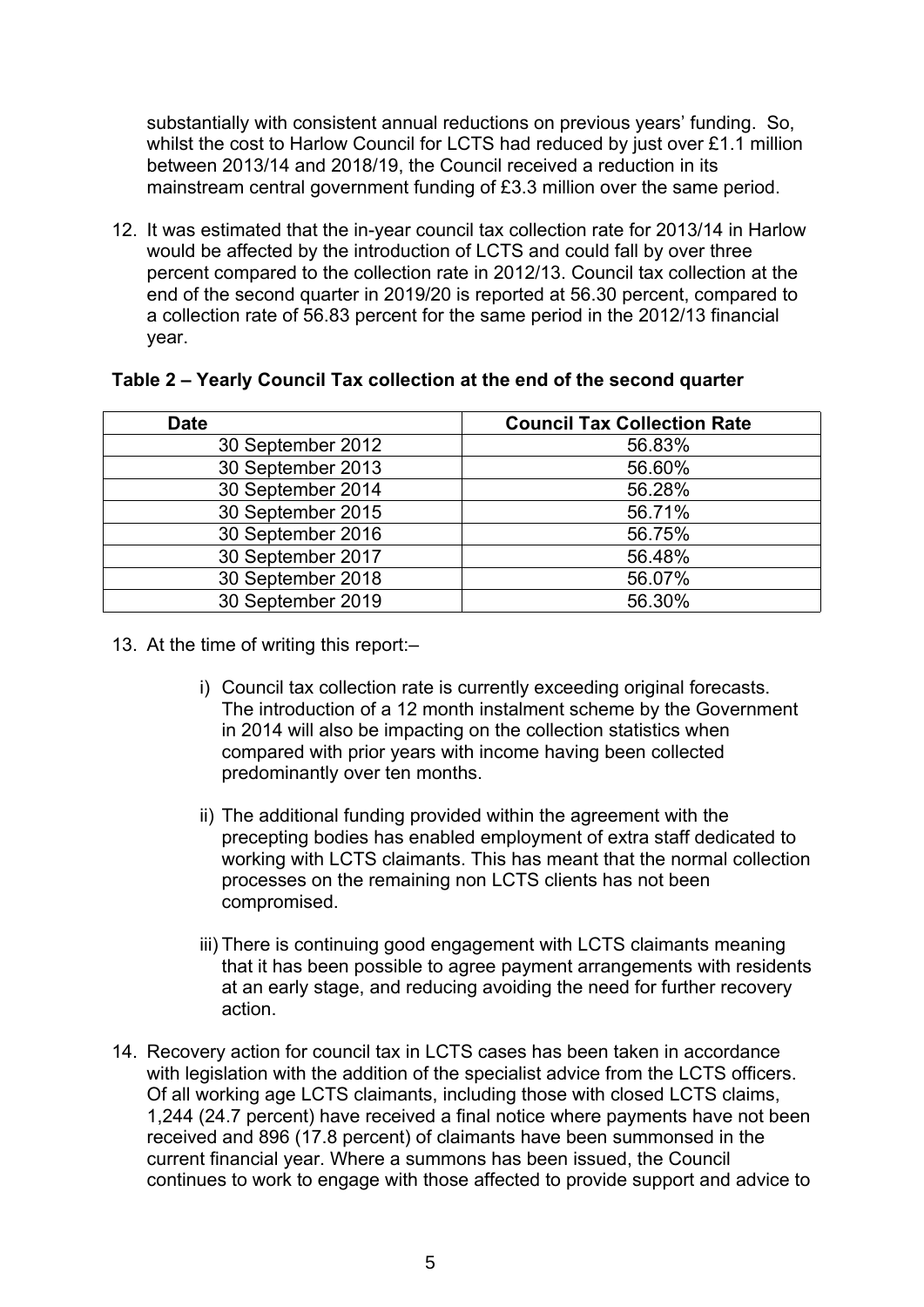reach a payment solution wherever possible, subject to the claimant's willingness to disclose relevant information and work with Council officers. The table below provides a comparison with previous years.

| Date              | Percentage of all     | Percentage of all     |
|-------------------|-----------------------|-----------------------|
|                   | working age LCTS      | working age LCTS      |
|                   | claimants receiving a | claimants receiving a |
|                   | Final Notice in the   | <b>Summons</b>        |
|                   | financial year        | In the financial year |
| 30 October 2013   | 26.7%                 | 16.6%                 |
| 30 October 2014   | 29.8%                 | 18.4%                 |
| 30 October 2015   | 25.6%                 | 23.1%                 |
| 30 September 2016 | 23.36%                | 15.34%                |
| 30 September 2017 | 22.24%                | 16.51%                |
| 30September 2018  | 23.67%                | 16.0%                 |
| 30 September 2019 | 24.7%                 | 17.8%                 |

## **Table 3 –Recovery Action for working age LCTS claimants**

15. Whilst the collection position is currently higher than expected and the level of support being awarded has increased, recovery of amounts falling due can take several years to collect and it is currently still early in the operation of the new scheme to be able to forecast what the overall final collection position will be for each year.

# **LCTS 2019/20 Proposals**

- 16. Officers are keeping the performance of the LCTS scheme under review and as the Council plans for 2020/21 the scheme is in its seventh year of operation. Given the complexities of the scheme, the large claimant base and other national factors outside of the Council's control this is still seen as a relatively short period on which to base judgements and future estimates. There are ongoing significant Government led welfare reforms being either proposed or implemented, the impacts of which are difficult to analyse and quantify at this time.
- 17. Universal Credit Full service was introduced in Harlow in September 2017. Where claimants of Universal Credit (UC) are in work, UC is calculated using real time Pay As You Earn (PAYE) information. This can result in varying UC entitlement levels from month to month. Where the claimant is in receipt of LCTS, this variation in UC entitlement may result in a change in the level of LCTS each month, which increases or reduces the balance of council tax payable. This interaction with the council tax statutory instalment scheme can result in customers receiving multiple bills over the financial year, with revised monthly instalments becoming due. This can lead to confusion, non-payment, and potentially a hampering of the collection and recovery process.
- 18. At 30 September 2019, 1,244 recipients of LCTS had received a final notice compared to 1,023 at the same point in 2017. Additionally the number receiving a summons has not reduced compared to this point last year, which indicates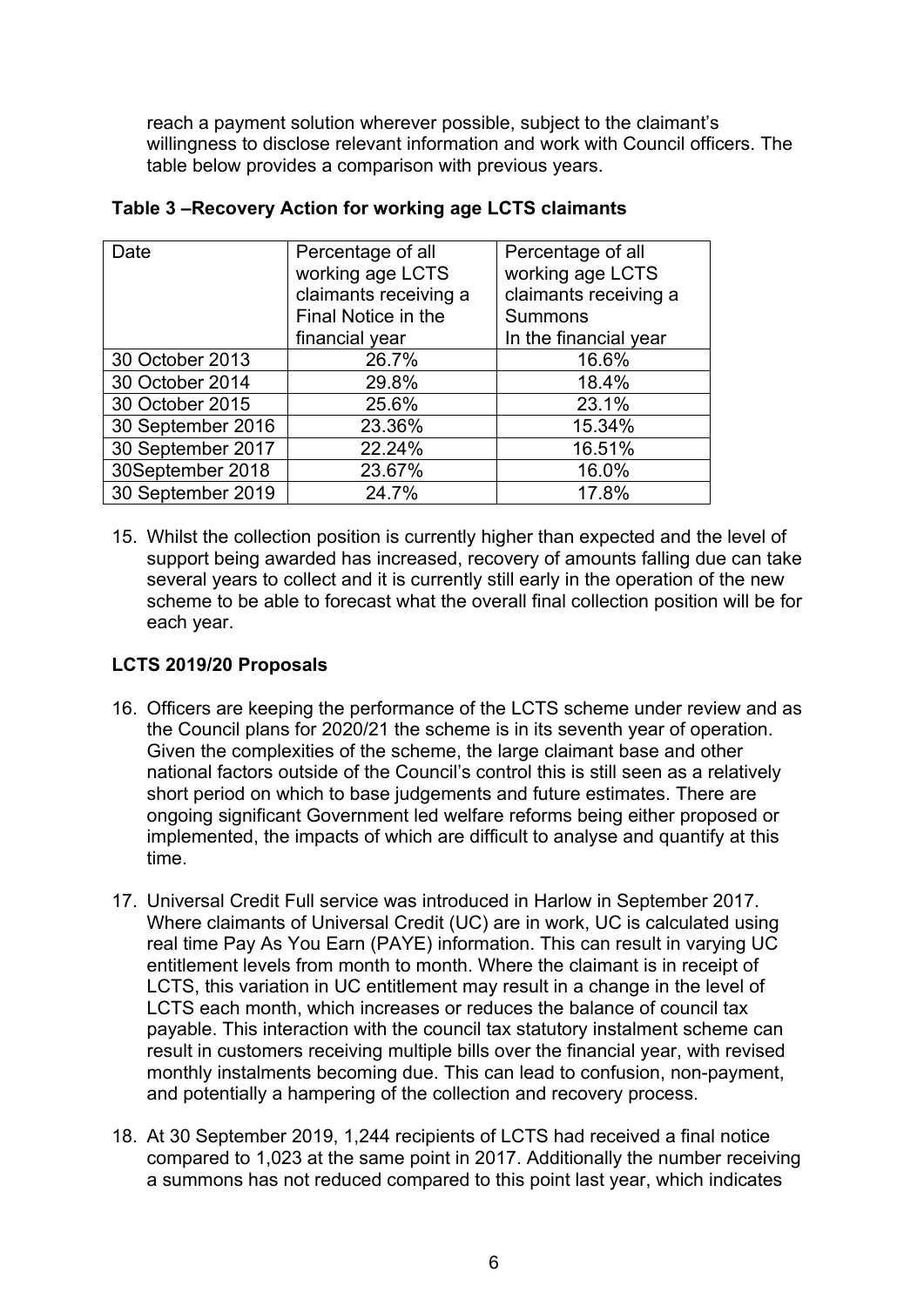that the interaction with UC has not seriously hampered the council tax recovery process at this time.

- 19. In order to mitigate the impacts of UC, officers are exploring Basildon Council's banded LCTS scheme which simplifies the scheme for claimants, reducing the impact of monthly UC changes on the level of CTS award and potentially simplifies the administration of the scheme. The Basildon scheme was introduced on 1 April 2019, and officers will continue to monitor its implementation during its first 12 months of operation and consider options this may present for Harlow's scheme in 2021/22 or 2022/23.
- 20. Overall, monitoring of the local scheme indicates that it is operating well and that collection of the amounts billed to claimants is being maintained. Engagement with residents impacted by the changes has also been extremely good. In order to maintain certainty for both claimants and the Council, the proposals for the scheme in 2020/21 are to maintain the restriction on the entitlement to support at 24 percent for a seventh year and that the reductions to the Councils core Formula Funding will not be passed on to claimants despite the current uncertainty around funding for local government in 2020/21.
- 21. Alongside the review of the scheme for 2020/21 officers have considered the implications of awarding an additional £1 per week to working age jobless householders. It is estimated that this additional award would cost £66,500 per annum. The Council's software for assessing claims to LCTS does not currently provide a mechanism to enable officers to make this award, and therefore this would have to be delivered manually, resulting in a requirement for additional resources to administer such a change to the scheme. Officers do not recommend this as an option for the local scheme which would also require a public consultation exercise and equalities impact.
- 22. A full equalities impact assessment was carried out on the current scheme. This has been reviewed and is set out in Appendix B to this report.

## **CONCLUSION**

- 23. The LCTS scheme operated by the Council has performed well in its first seven years of operation. Claimants have been very well supported by the dedicated officers appointed utilising the resources provided through the funding agreement with the key precepting bodies.
- 24. It is again proposed to retain the scheme largely unchanged for the reasons set out in the report.

## **IMPLICATIONS**

## **Environment and Planning (Includes Sustainability)**

No implications specifically arise from the Council Tax Benefit reforms. Welfare Reform more widely will have a range of different impacts on delivery of service objectives.

**Author: Andrew Bramidge, Head of Environment and Planning**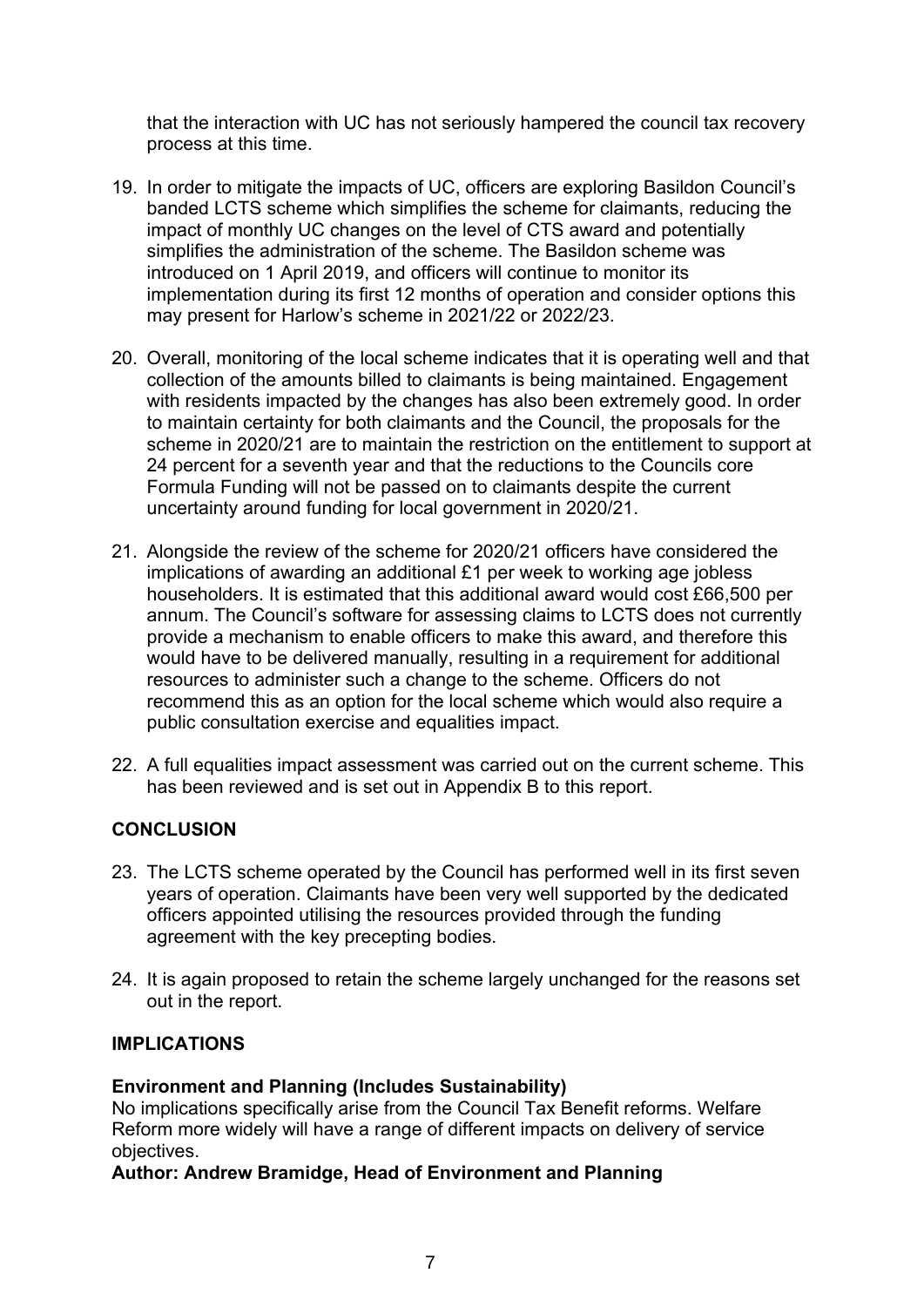## **Finance (Includes ICT and Properties & Facilities)**

Financial impacts of the LCTS scheme are being considered as part of the wider budget process and development of the Medium Term Financial Strategy. **Author: Simon Freeman, Head of Finance and Deputy to the Chief Executive**

#### **Housing**

As outlined in the report. **Author: Andrew Murray, Head of Housing**

#### **Community Wellbeing (Includes Equalities and Social Inclusion)**

Contained within the report at this stage. The implications of the final scheme will be assessed for impact on vulnerable groups, as outlined in the report. **Author: Jane Greer, Head of Community Wellbeing**

**Governance (Includes HR)** None specific. **Author: Simon Hill, Head of Governance**

#### **Background Papers**

<https://www.harlow.gov.uk/council-tax-support-scheme-2019-20pdf>

#### **Appendices**

Appendix A – Proposed Essex Schemes 2020/21 Appendix B – Equality Impact Assessment – Local Council Tax Support Scheme

#### **Glossary of terms/abbreviations used**

CTB – Council Tax Benefit LCTS – Local Council Tax Support LCTSS – Local Council Tax Support Scheme PAYE – Pay As You Earn UC – Universal Credit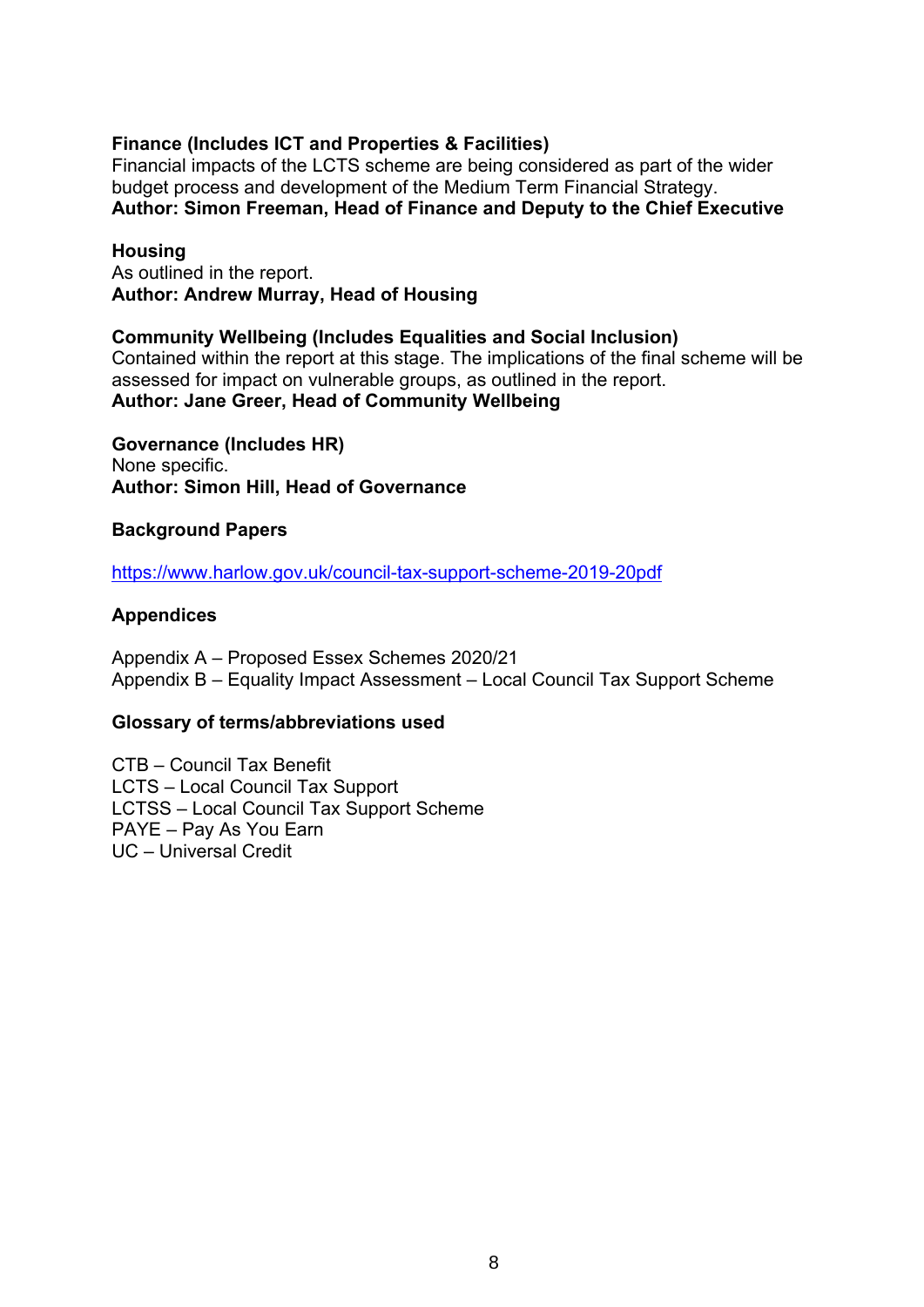#### **APPENDIX A Proposed Essex Schemes 2020/21**

|                                                      | Basildon | <b>Braintree</b> | Brentwood  | Castle Point | Chelmsford | Colchester | Epping<br>Forest | Harlow | Maldon | Rochford | Southend-<br>on-Sea | Tendring | Thurrock | Uttlesford |
|------------------------------------------------------|----------|------------------|------------|--------------|------------|------------|------------------|--------|--------|----------|---------------------|----------|----------|------------|
| Minimum<br>council tax<br>payment?                   | Yes      | Yes              | Consulting | Yes          | Yes        | Yes        | Yes              | Yes    | Yes    | Yes      | Yes                 | Yes      | Yes      | Yes        |
| % Minimum<br>council tax<br>payment level<br>2019/20 | 25       | 24               | Consulting | 32/34<br>/35 | 23         | 20         | 25               | 24     | 20     | 28       | 25                  | 20       | 25       | 12.5       |
| Savings limit                                        | 6000     | 16000            | Consulting | 6000         | 6000       | 6000       | 6000             | 6000   | 6000   | 6000     | 6000                | 16000    | 6000     | 16000      |
| Other benefits<br>counted as<br>income?              | No       | Yes              | Consulting | Yes          | Yes        | Yes        | Yes              | No     | Yes    | Yes      | <b>No</b>           | Yes      | No       | No         |
| Second adult<br>rebate reduced<br>or abolished?      | Yes      | Yes              | Consulting | Yes          | Yes        | No         | Yes              | Yes    | Yes    | Yes      | Yes                 | Yes      | Yes      | Yes        |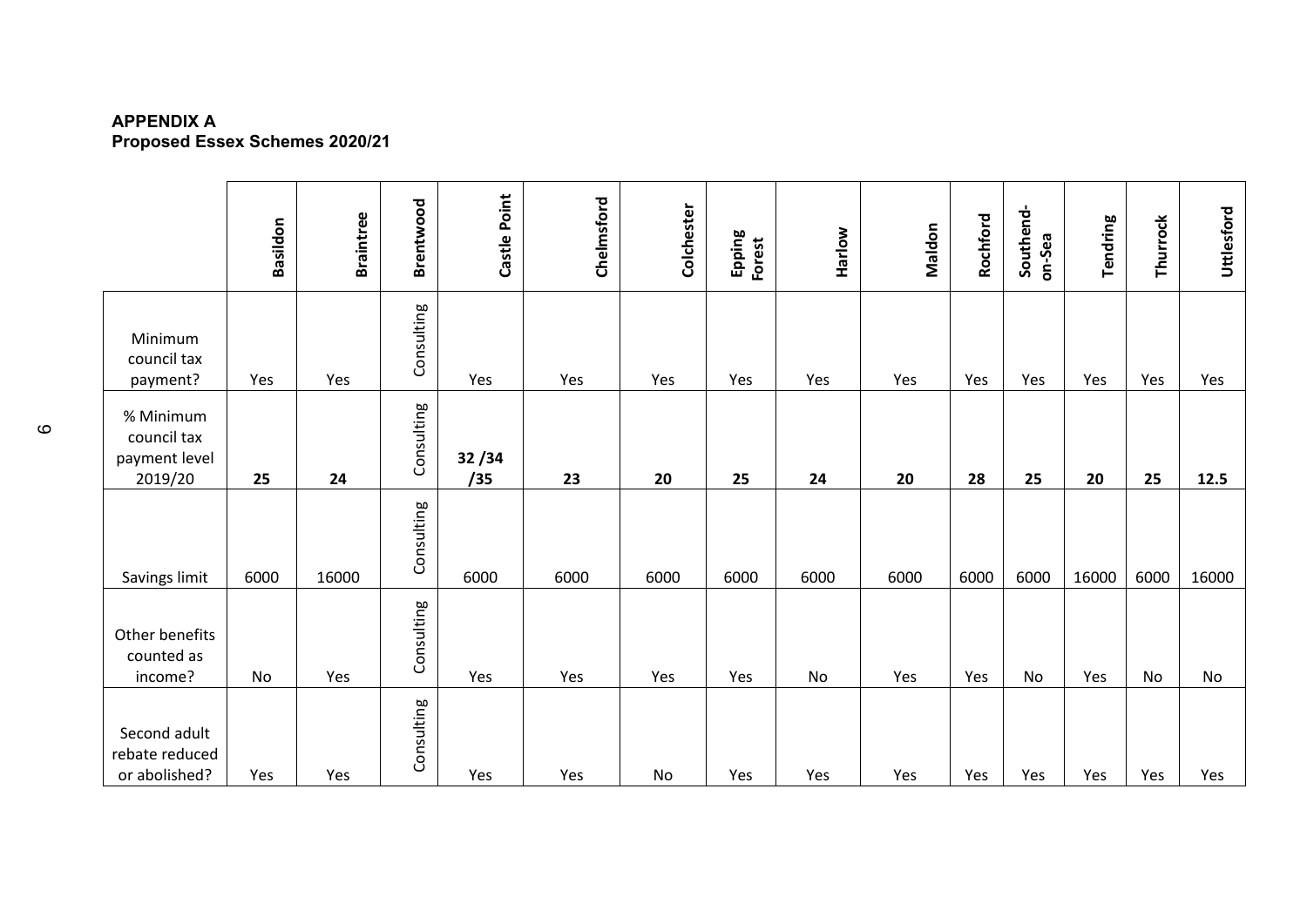| Changes made<br>to non-                                          |                          |                                                      |                          |             |                          |                                |       |                          |                          |                |           |                          |                          |       |
|------------------------------------------------------------------|--------------------------|------------------------------------------------------|--------------------------|-------------|--------------------------|--------------------------------|-------|--------------------------|--------------------------|----------------|-----------|--------------------------|--------------------------|-------|
| dependent<br>deductions                                          | Yes                      | Yes                                                  | Yes                      | Yes         | Yes                      | No                             | No    | No                       | Yes                      | Yes            | Yes       | Yes                      | No                       | No    |
| Support<br>restricted to a<br>particular<br>council tax<br>band? | No                       | Yes                                                  | Consulting               | Yes         | Yes                      | Yes                            | Yes   | <b>No</b>                | Yes                      | Yes            | Yes       | <b>No</b>                | No                       | No    |
| <b>Council Tax</b><br>band support<br>is restricted to           | n/a                      | D                                                    | Consulting               | $\mathsf D$ | D                        | D                              | D     | n/a                      | D                        | D              | D         | $\overline{\phantom{a}}$ | $\overline{\phantom{a}}$ |       |
| Introduce<br>minimum<br>council tax<br>support<br>payment?       | Yes                      | No                                                   | Consulting               | Consulting  | $\mathsf{No}$            | Yes                            | Yes   | No                       | No                       | No             | <b>No</b> | No                       | No                       | Yes   |
| Minimum<br>weekly council<br>tax support<br>payment              | $\overline{\phantom{a}}$ |                                                      | $\overline{\phantom{0}}$ | 50p-£2      | $\overline{\phantom{a}}$ | $\overline{\phantom{a}}$<br>£2 | £0.50 | $\overline{\phantom{a}}$ | $\overline{\phantom{a}}$ | $\blacksquare$ |           | $\overline{\phantom{a}}$ | $\overline{\phantom{a}}$ | £2.00 |
| Taper rate                                                       | $N/A -$<br><b>Banded</b> | 24%                                                  | Consulting               | 20%         | 20%                      | 20%                            | 20%   | 20%                      | 20%                      | 20%            | 20%       | 20%                      | 20%                      | 20%   |
| Changes made<br>to conditions<br>around<br>starting work?        | No                       | £40 per<br>week<br>disregard<br>for all<br>claimants | Yes                      | Yes         | Yes                      | No                             | No    | Yes                      | No                       | No             | No        | No                       | Yes                      | Yes   |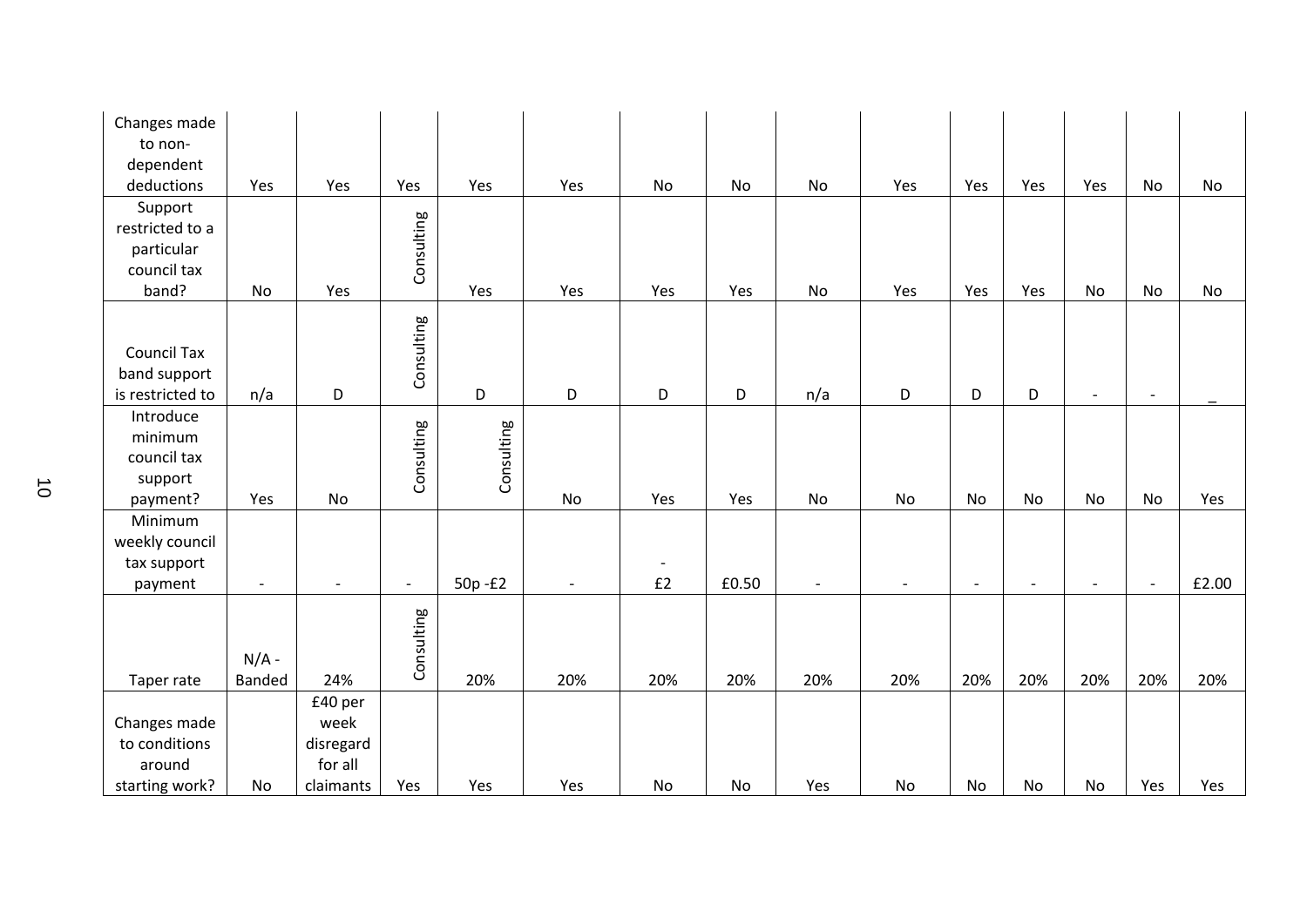| Hardship fund                                  | Yes       | Yes       | Yes        | Yes       | Yes       | No  | Yes | Yes       | Yes | Yes | Yes | <b>No</b> | No        | Yes |
|------------------------------------------------|-----------|-----------|------------|-----------|-----------|-----|-----|-----------|-----|-----|-----|-----------|-----------|-----|
| Mirror all<br>changes in<br>Housing<br>Benefit | <b>No</b> | Yes       | Consulting | Yes       | <b>No</b> | No  | Yes | Yes       | yes | yes | Yes | No        | No        | yes |
| Remove Family<br>Premium                       | Yes       | yes       | Consulting | Yes       | No        | Yes | Yes | <b>No</b> | yes | yes | Yes |           | <b>No</b> | yes |
| Changes to<br>Minimum<br>Income Floor          | <b>No</b> | Yes       | Yes        | <b>No</b> | Yes       | No  | yes | yes       | yes | yes | Yes | yes       | No        | yes |
| Dependents<br>reduced to two                   | Yes       | <b>No</b> | Consulting | Yes       | <b>No</b> | No  | Yes | <b>No</b> | yes | Yes | yes |           | Yes       | No  |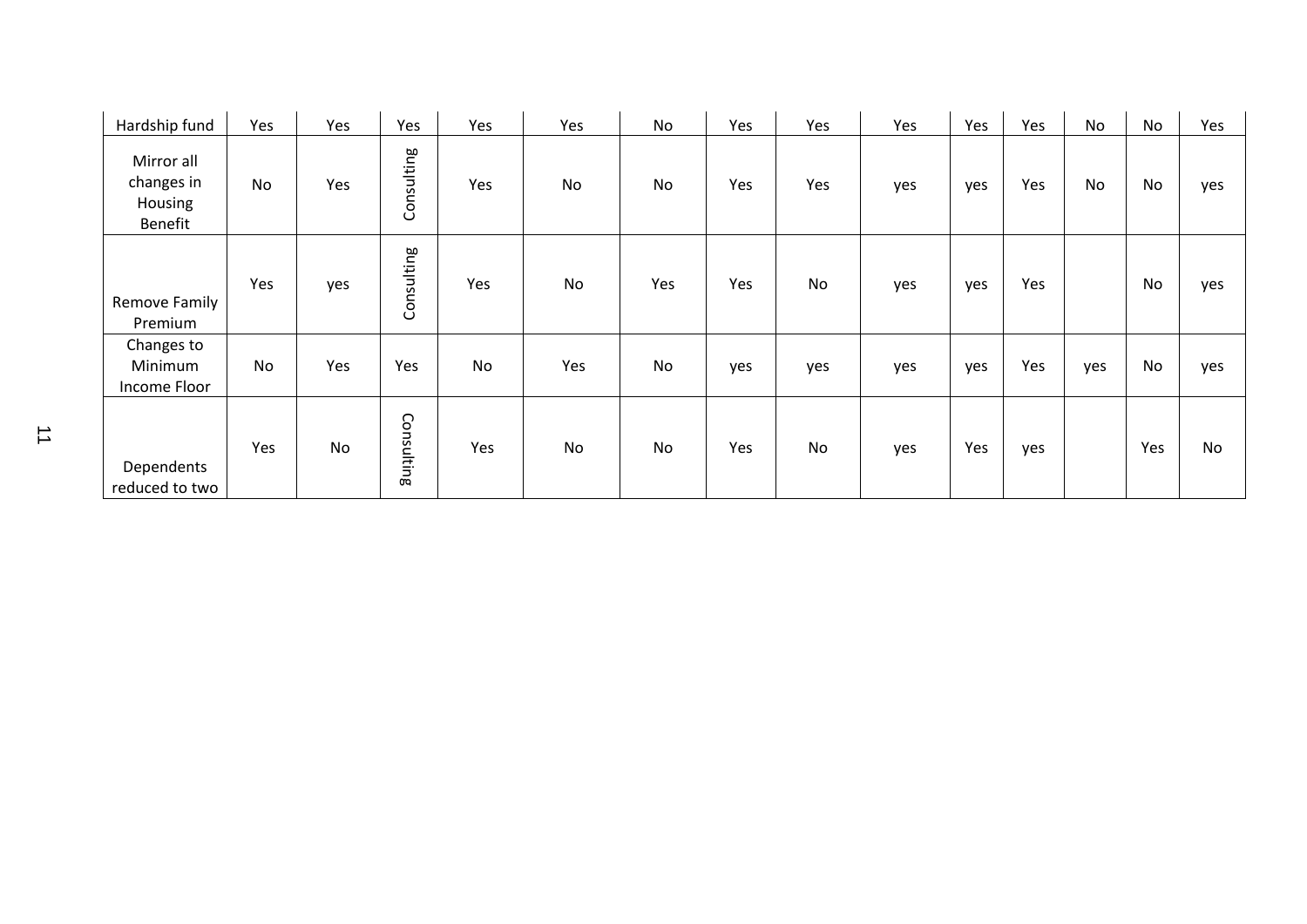| Changes made<br>to backdating<br>rules to one<br>month                                      | No restriction | yes | Consulting | Yes | No,<br>unlimited<br>backdating<br>as long as<br>claim<br>received<br>within a<br>month of<br>first<br>notification<br>of liability<br>and delay<br>notifying<br>liability<br>isn't the<br>claimant's<br>fault | No        | No, 3<br>months | Yes | Yes        | Yes | yes | No | Yes | yes       |
|---------------------------------------------------------------------------------------------|----------------|-----|------------|-----|---------------------------------------------------------------------------------------------------------------------------------------------------------------------------------------------------------------|-----------|-----------------|-----|------------|-----|-----|----|-----|-----------|
| Change<br>Temporary<br>Absence rules                                                        | No             | No  | No         | Yes | No                                                                                                                                                                                                            | No        | Yes             | Yes | yes        | yes | yes |    | yes | yes       |
| Disregard the<br>new<br>Bereavement<br>Support<br>payments for<br>working age<br>applicants | Yes            | n/a | Yes        | n/a | Yes                                                                                                                                                                                                           | Yes       | Yes             | Yes | consulting |     |     |    | No  | N/A       |
| Introduce<br>discretion in<br>regards to<br><b>DWP</b><br>notifications                     | N/A            |     |            |     | Yes                                                                                                                                                                                                           | <b>No</b> | Yes             | Yes | consulting |     |     |    | No  | <b>No</b> |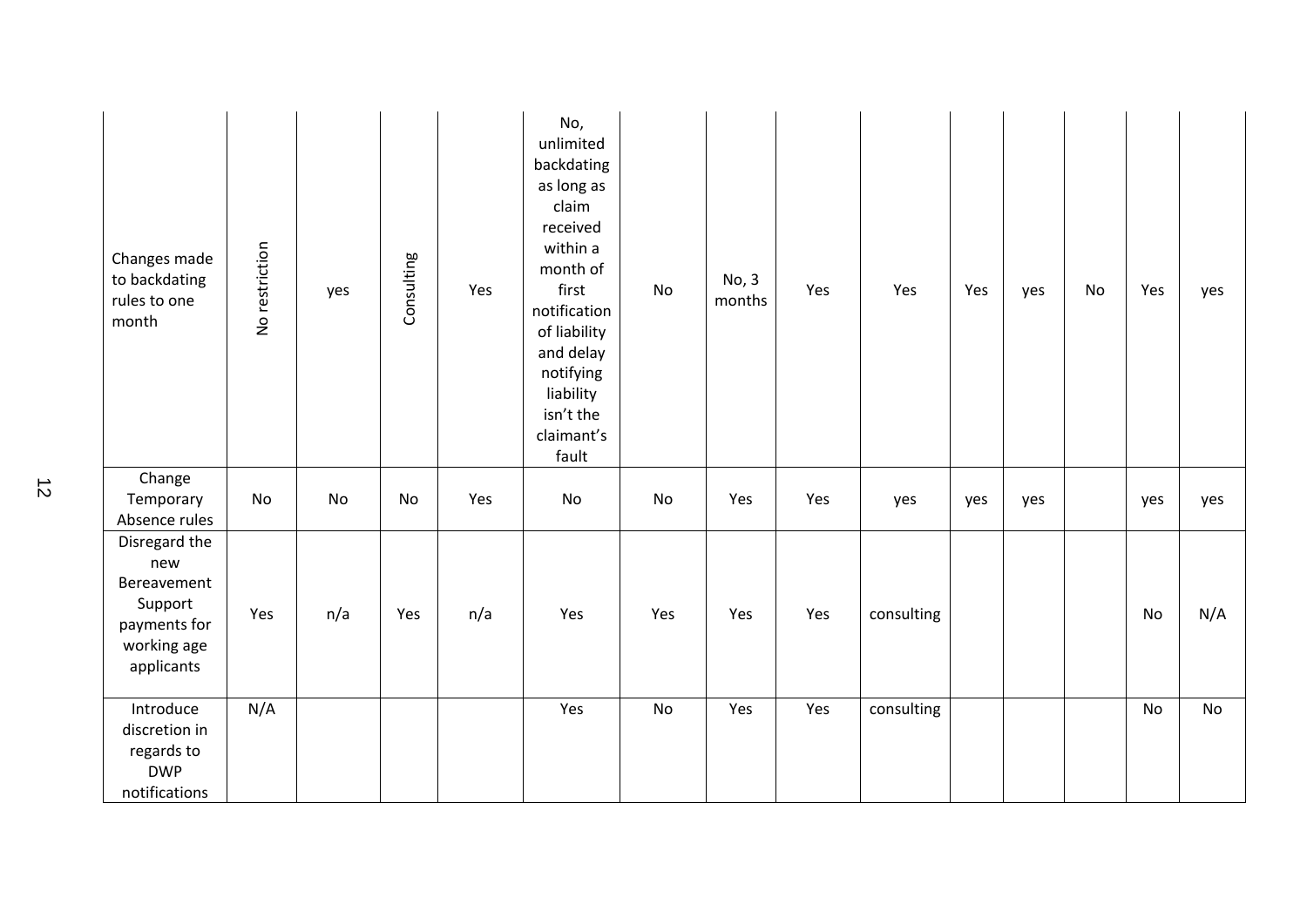| for working<br>age CTS claims.                                                                          |    |    |     |    |     |     |            |     |     |     |
|---------------------------------------------------------------------------------------------------------|----|----|-----|----|-----|-----|------------|-----|-----|-----|
| Accept<br>documentation<br>from the DWP<br>as an intention<br>to claim<br><b>Council Tax</b><br>Support | No | No | Yes | No | Yes | Yes | Consulting | Yes | Yes | Yes |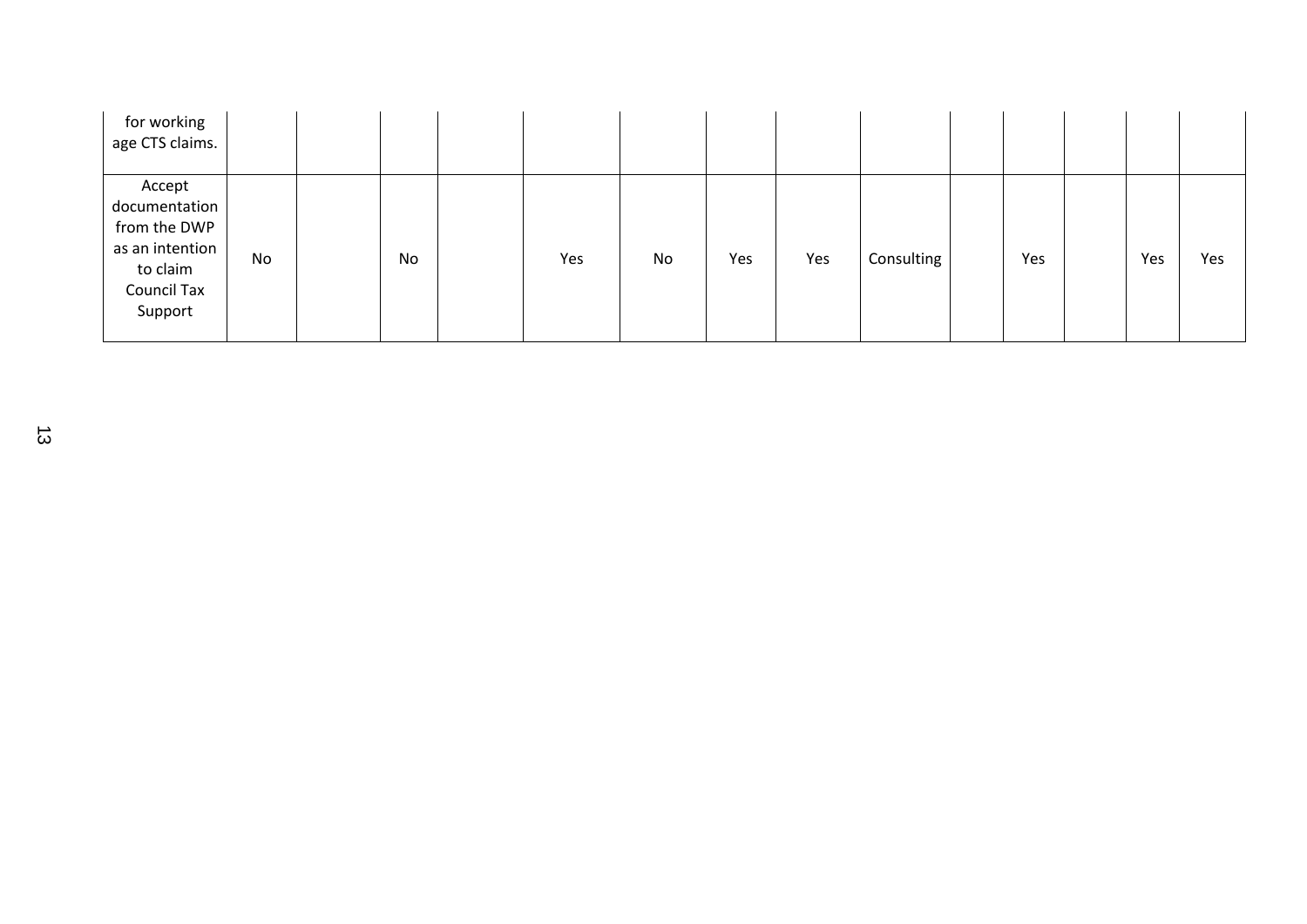## **APPENDIX B**

# **Harlow District Council**

# **Equality Impact Assessment – Local Council Tax Support Scheme**

|                                                                                     | Localised Council Tax Support Policy 2020/21                                                                                                                                                                                                                                                                                       |  |  |  |  |  |  |
|-------------------------------------------------------------------------------------|------------------------------------------------------------------------------------------------------------------------------------------------------------------------------------------------------------------------------------------------------------------------------------------------------------------------------------|--|--|--|--|--|--|
| Name of service, function or<br>policy being assessed                               | This Equality Impact Assessment has been developed considering the following national<br>Equality<br>Impact Assessments:<br>• Local Government Finance Bill: Localising support for council tax<br>• Local Government Finance Bill: Technical reforms to council tax<br>• Local Government Finance Bill: Summary impact assessment |  |  |  |  |  |  |
| <b>Service/Department</b>                                                           | Finance / Revenues and Benefits                                                                                                                                                                                                                                                                                                    |  |  |  |  |  |  |
| Names and roles of officers<br>completing the assessment<br>(indicate Lead officer) | Donna Beechener, Revenues and Benefits Manager (Lead Officer)                                                                                                                                                                                                                                                                      |  |  |  |  |  |  |
| Contact telephone number of<br><b>Lead officer</b>                                  | 01279 446245                                                                                                                                                                                                                                                                                                                       |  |  |  |  |  |  |
| Date assessment completed                                                           | 18 November 2019                                                                                                                                                                                                                                                                                                                   |  |  |  |  |  |  |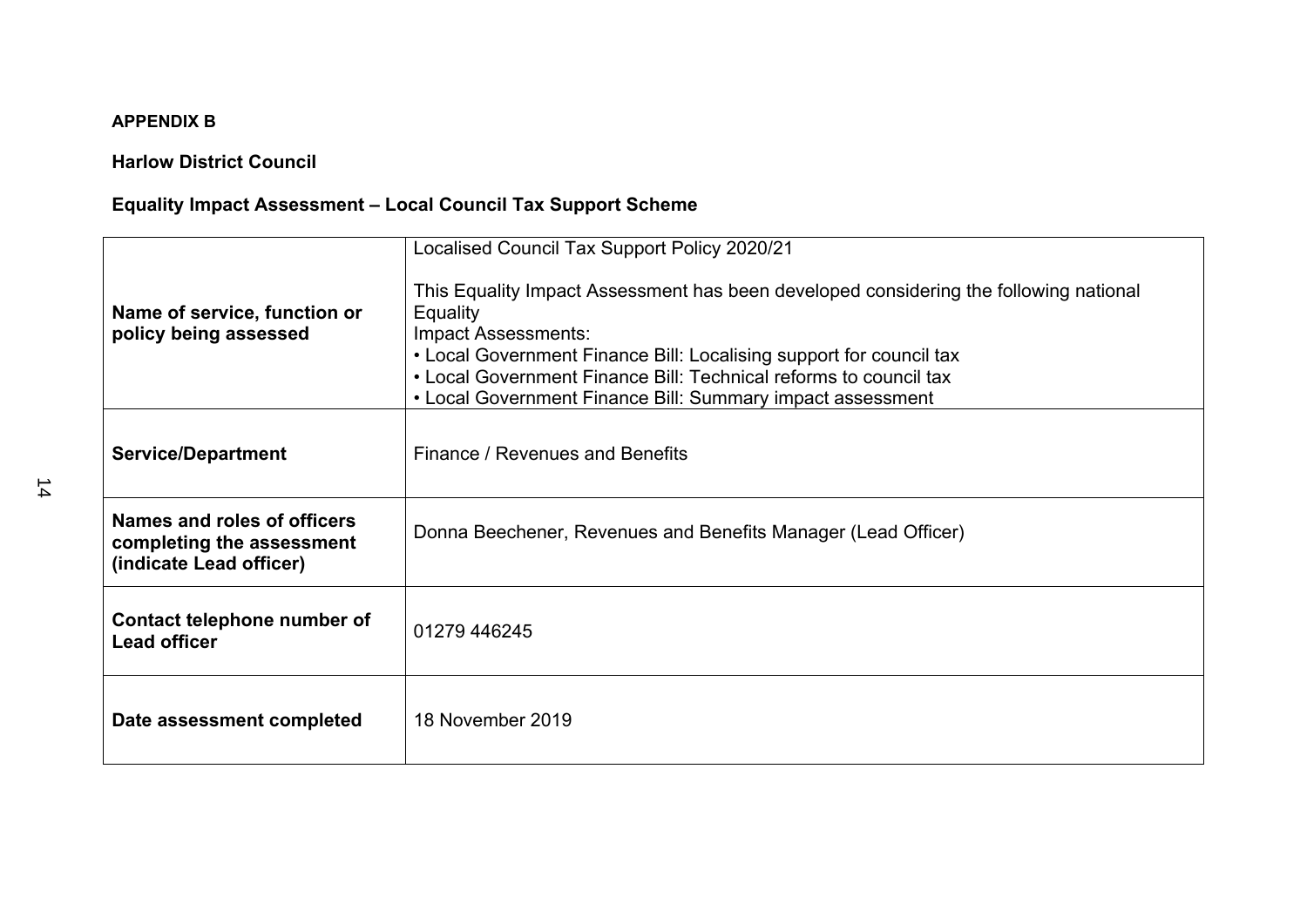# **1. Aims of the policy/service/function and how implemented**

|     | <b>Key Questions</b>                                                     | <b>Notes</b>                                                                                                                        |
|-----|--------------------------------------------------------------------------|-------------------------------------------------------------------------------------------------------------------------------------|
| 1.1 | Is this a new policy/service/function or<br>a review of an existing one? | This is a review of an existing policy and function                                                                                 |
| 1.2 | Briefly state the main purpose of the<br>policy/service/function?        | To help people with low incomes to afford their Council Tax liability, in line with the<br>Local Government Finance Act 2012.       |
| 1.3 | Briefly state the main activities of the<br>policy/service/function?     | <b>Payment of Council Tax</b><br>Discounting of Council Tax                                                                         |
| 1.4 | Who are the main beneficiaries?<br>Whose need's is it designed to meet?  | Those liable for Council Tax within Harlow.<br>Adults on a low income with low savings<br>Any authority that can levy a Council Tax |
| 1.5 | Which staff carry out the<br>policy/service/function?                    | Revenues And Benefits staff                                                                                                         |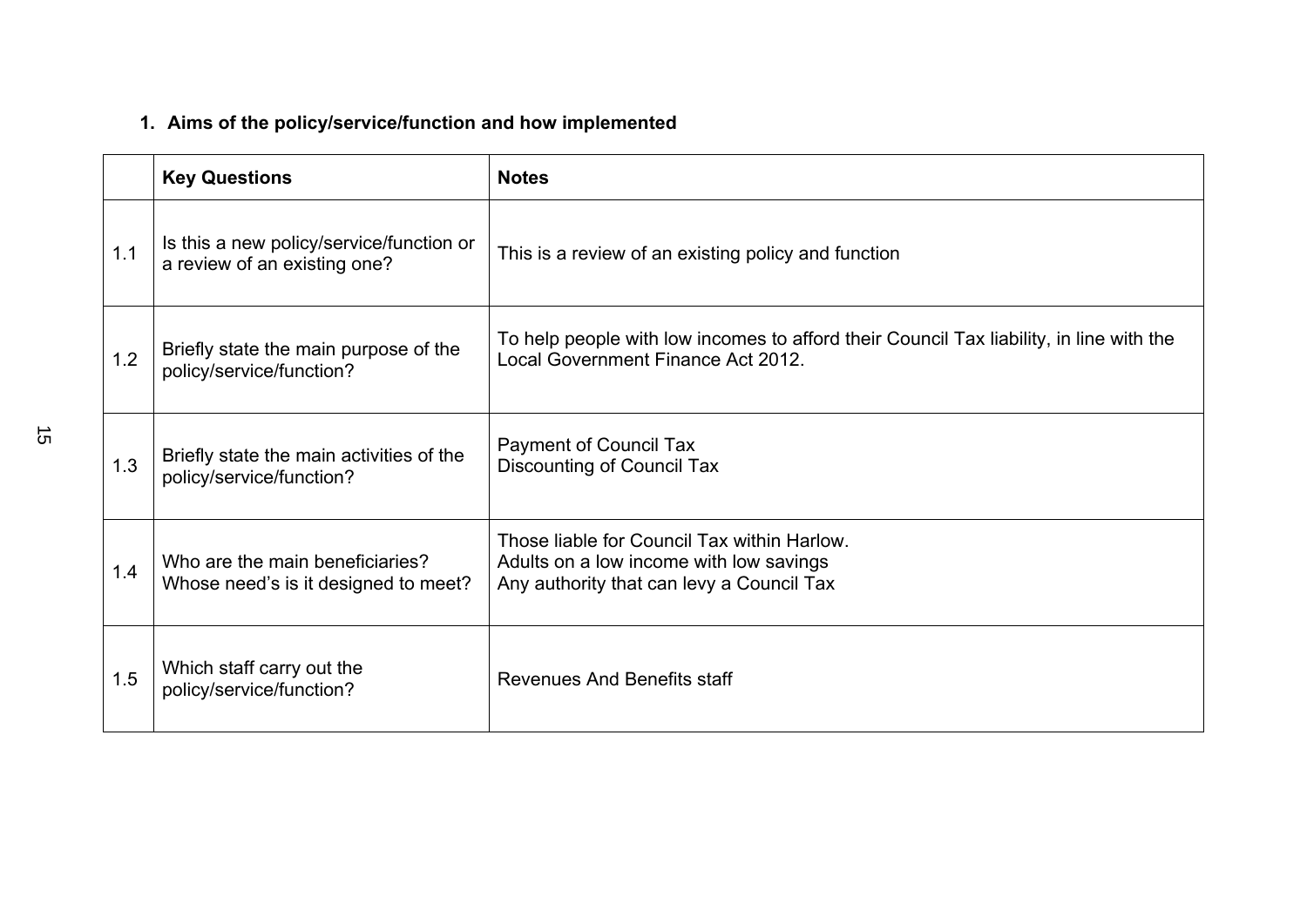# **2. Information Gathering and Data Collection**

|     | <b>Key Questions</b>                                                                                                                                                                                                                                                                                                                                                                                | <b>Notes</b>                                                                                                                                                                                                                                                                                                                                                    | If further data collection is needed -<br>state by whom, when and how is it<br>going to be done?                                                |
|-----|-----------------------------------------------------------------------------------------------------------------------------------------------------------------------------------------------------------------------------------------------------------------------------------------------------------------------------------------------------------------------------------------------------|-----------------------------------------------------------------------------------------------------------------------------------------------------------------------------------------------------------------------------------------------------------------------------------------------------------------------------------------------------------------|-------------------------------------------------------------------------------------------------------------------------------------------------|
| 2.1 | What quantitative (numerical) data<br>do you already have (e.g. national and<br>local demographic data, equality<br>monitoring data, employee data,<br>customer profile data etc) about those<br>who use or will use the policy or<br>service?<br>What gaps are there in the data?<br>What else do you need?<br>NB. Attach copies of the relevant<br>data that you are using for this<br>assessment | The scheme was originally modelled<br>based on existing costs, taking account<br>of a potential council tax increase,<br>demand for the scheme and the<br>reduction in Revenue Support Grant.<br>The scheme was originally modelled to<br>be cost neutral, but current estimates are<br>that the scheme costs more that the<br>current level of grant received. | It is not possible to identify the actual<br>grant received to support the scheme as<br>this has been subsumed into overall<br>formula funding. |
| 2.2 | What qualitative data do you already<br>have (e.g. results of customer<br>satisfaction surveys, results of<br>previous consultations, staff surveys,<br>analysis of customer<br>complaints/comments, feedback from<br>community groups or individuals etc)<br>about those who use or will use the<br>policy or service?<br>What gaps are there in the data?<br>What else do you need?               | The proposed scheme for 2020/21 for<br>working age claimants does not vary<br>from the current scheme.                                                                                                                                                                                                                                                          |                                                                                                                                                 |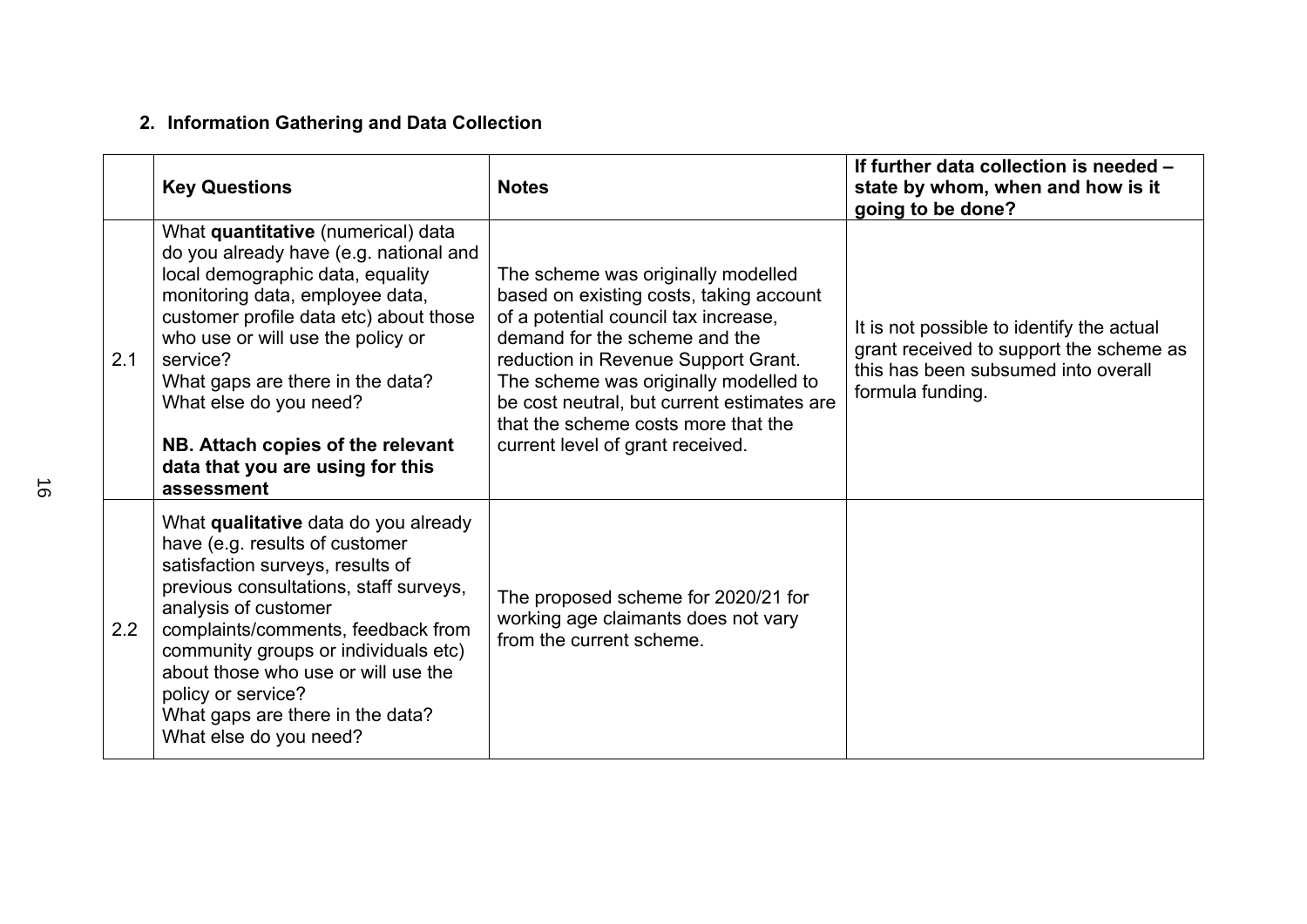# **3. Consultation**

| Please state below what formal or informal consultation has taken place or that you are planning to hold with appropriate<br>stakeholders in relation to this policy/function |                                                                                                                       |                                                                                                                                                                                                                                                                                                                                                                                                                                                                                                                        |                                                                                                                                 |  |
|-------------------------------------------------------------------------------------------------------------------------------------------------------------------------------|-----------------------------------------------------------------------------------------------------------------------|------------------------------------------------------------------------------------------------------------------------------------------------------------------------------------------------------------------------------------------------------------------------------------------------------------------------------------------------------------------------------------------------------------------------------------------------------------------------------------------------------------------------|---------------------------------------------------------------------------------------------------------------------------------|--|
|                                                                                                                                                                               | <b>Key Questions</b>                                                                                                  | <b>Notes</b>                                                                                                                                                                                                                                                                                                                                                                                                                                                                                                           | If further consultations are needed/<br>planned – state with whom, by whom,<br>when and how is this going to be<br>done?        |  |
| 3.1                                                                                                                                                                           | What consultations have been held<br>and with whom did you consult?<br>What were the main issues raised?              | Public consultations have been carried<br>out annually, prior to the introduction of<br>the policy and when changes have been<br>considered. Consultations were<br>conducted by way of an online<br>questionnaire.<br>The consultation was publicly<br>announced.                                                                                                                                                                                                                                                      | The scheme will be reviewed annually,<br>and if changes are proposed, then<br>further public consultation will be<br>conducted. |  |
| 3.2                                                                                                                                                                           | What consultations were held<br>specifically with the equality target<br>groups?<br>What were the main issues raised? | In introducing a local council tax support<br>scheme in 2013, representatives of<br>equality target groups were identified<br>and contacted electronically alerting<br>them to the consultation and asking them<br>to participate. Locally and nationally<br>concerns were raised about the new<br>liabilities created for those unable to<br>work due to disability. We have<br>addressed these by confirming that the<br>current system of applicable amounts<br>which protect these groups will remain in<br>place. | As 3.1                                                                                                                          |  |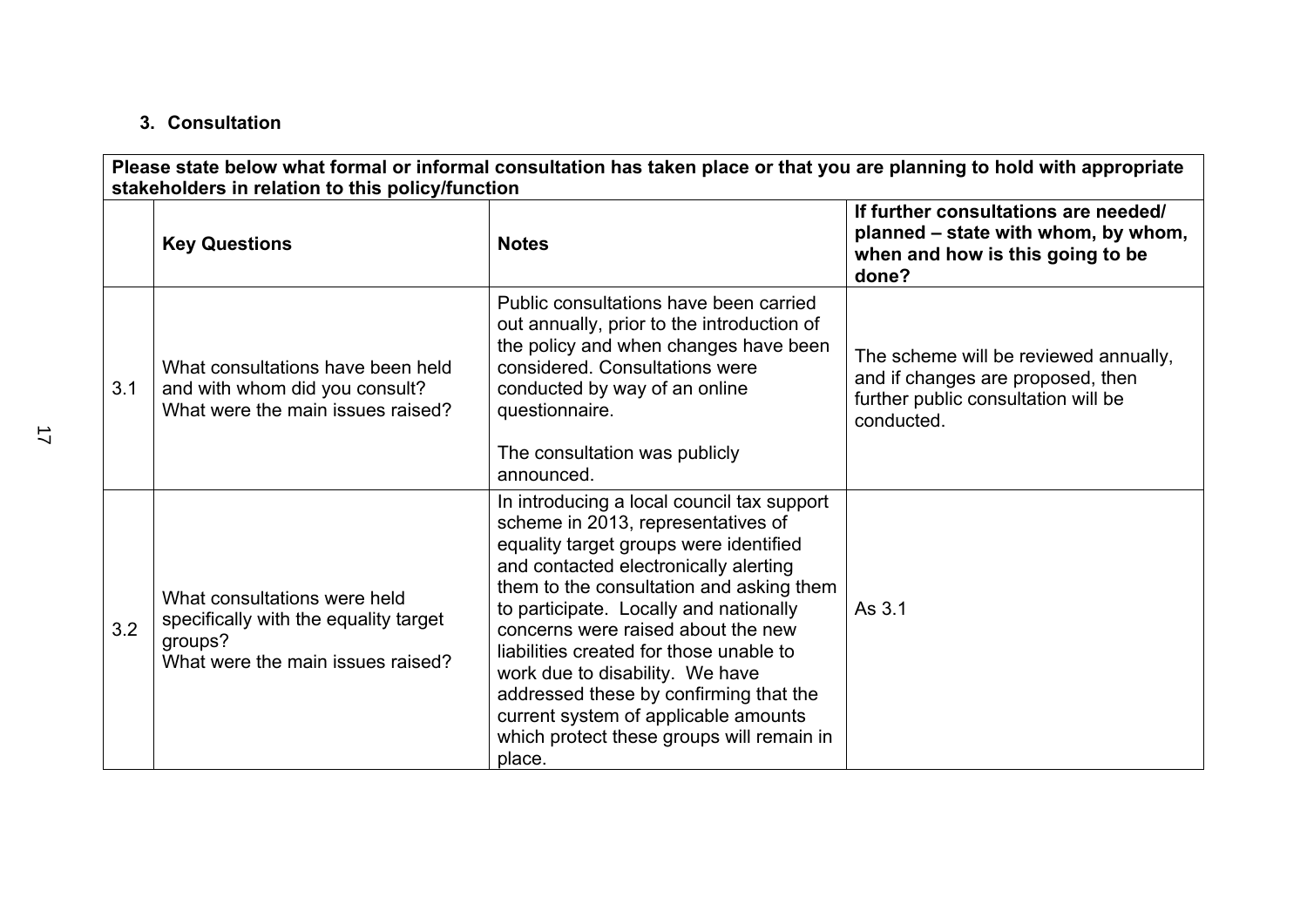|     | <b>Key Questions</b>                                                                                                                                                                                                                                                  | <b>Notes</b>                                                                                                                                                                                                                                                                                                                                                                                        | If further consultations are needed/<br>planned – state with whom, by whom,<br>when and how is this going to be<br>done? |
|-----|-----------------------------------------------------------------------------------------------------------------------------------------------------------------------------------------------------------------------------------------------------------------------|-----------------------------------------------------------------------------------------------------------------------------------------------------------------------------------------------------------------------------------------------------------------------------------------------------------------------------------------------------------------------------------------------------|--------------------------------------------------------------------------------------------------------------------------|
| 3.3 | Is the Council working in Partnership<br>with other organisations to implement<br>this policy/function?<br>Should this be taken into<br>consideration? (E.g. Agreeing the<br>equalities monitoring categories)<br>Should the partnership arrangements<br>have an EIA? | All major precepting authorities in Essex,<br>which work together to devise the<br>support scheme.<br>HDC - Corporate Housing; Resource<br>Management<br>Department for Work and Pensions<br>Department for Communities and Local<br>Government<br>Each LA participating in the Essex<br>project will conduct their own EQIA.<br>DWP & DCLG have undertaken EQIA's<br>which are publicly available. | As 3.1                                                                                                                   |

**Note**

- It is a legal requirement that consultation takes place with appropriate stakeholders as part of the EIA process.
- You must ensure that you record all the main areas of concern raised by equality and customer groups during consultations and how you aim to address these concerns.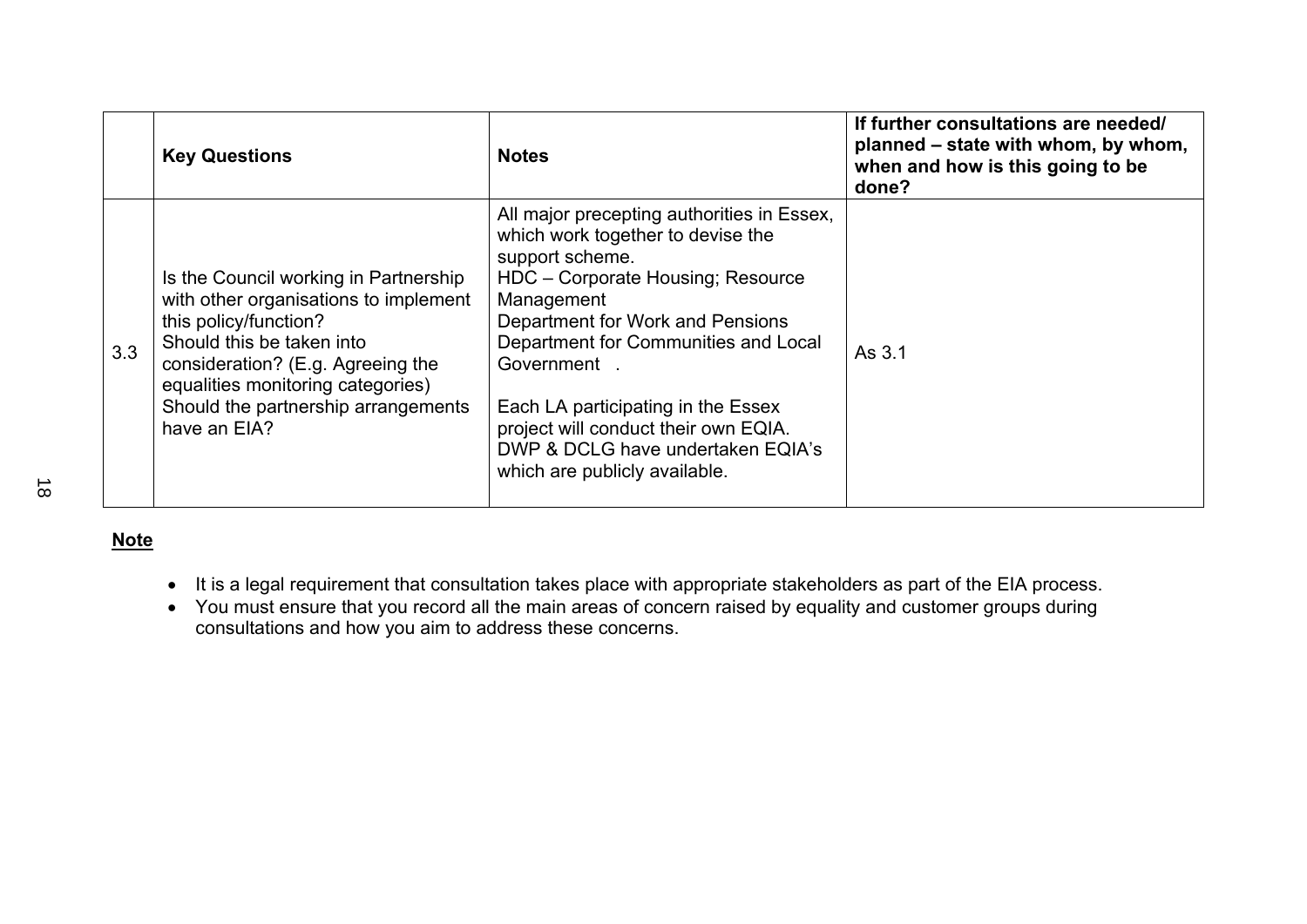# **4. Assessment of Impact**

Based on the data you have analysed and provided, and the results of the consultation or research you have undertaken, list below how the policy or function will or does work for each of the following equalities groups.

Identify any differential impact and consider whether the policy/function meets any particular needs identified for each of the six equalities groups.

**NB:If you do identify any adverse impact you must:**

- a) Seek appropriate advice as to whether it is highlighting unlawful discrimination or is potentially discriminatory, and
- **b) Identify steps to mitigate any adverse impact**

Include any examples of how the policy or function helps to promote race, disability, age and/or gender equality.

|     |                                                                                                                           | State evidence of impact or potential impact/How helps to promote<br>equality |
|-----|---------------------------------------------------------------------------------------------------------------------------|-------------------------------------------------------------------------------|
| 4.1 | Gender - identify the impact/potential impact of<br>the policy/function on women, men and<br>transgender people<br>And/or | None identified                                                               |
|     | Proposed measures to mitigate any adverse<br>impacts                                                                      |                                                                               |
|     |                                                                                                                           | State evidence of impact or potential impact/How helps to promote<br>equality |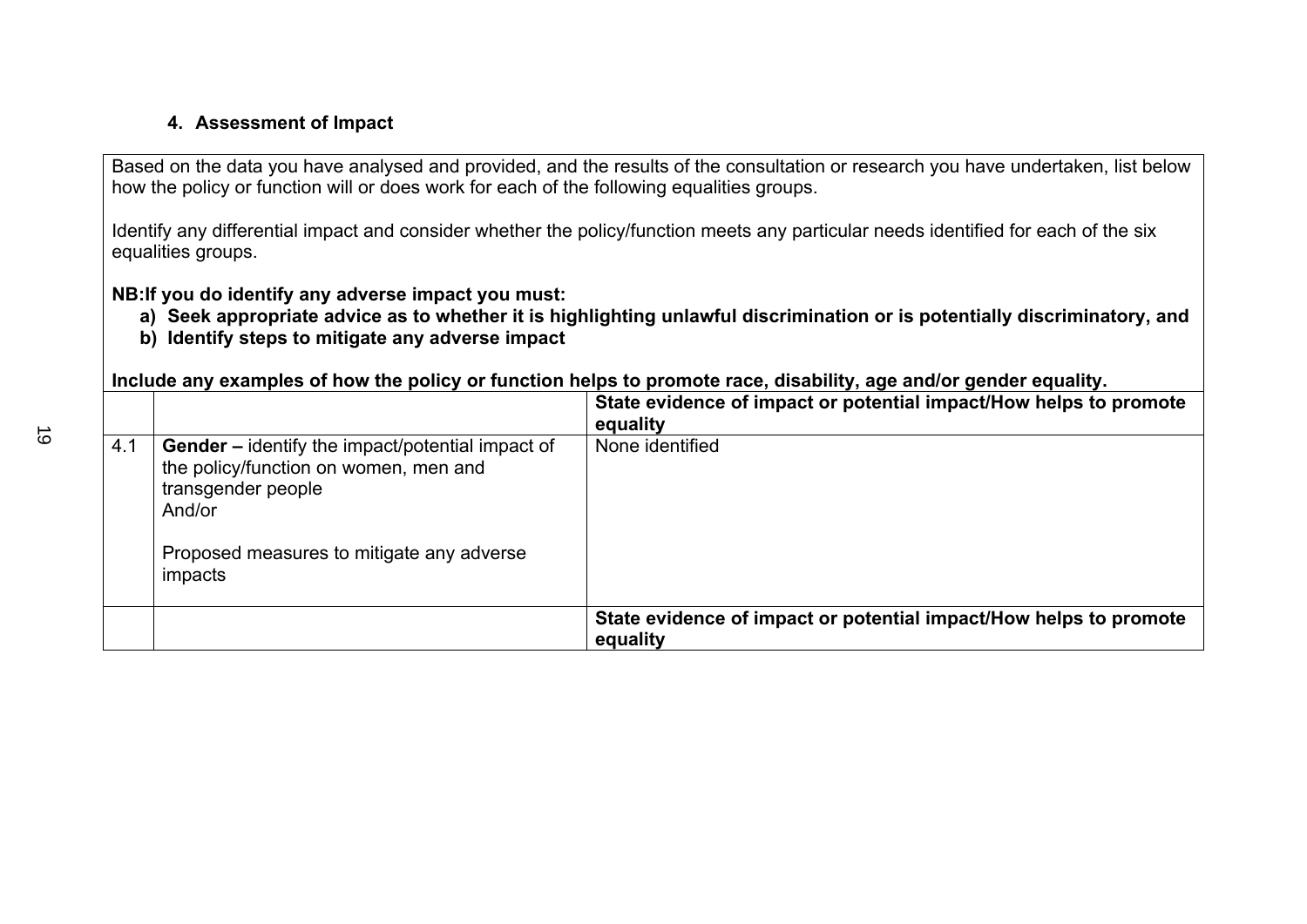| 4.2 | <b>Disability - identify the impact/potential impact of</b><br>the policy on disabled people (ensure<br>consideration of a range of impairments including<br>visual and hearing impairments, mobility<br>impairments, learning disability etc)<br>And/or<br>Proposed measures to mitigate any adverse<br>impacts | All Disability Living Allowance Benefits will continue to be disregarded<br>thereby protecting those with specific long term conditions who fall within<br>this group. People with disabilities will continue to receive additional<br>premiums as part of the calculation.<br>The above helps to "advance equality of opportunity between people<br>who share a protected characteristic and those who do not."                                                                                           |
|-----|------------------------------------------------------------------------------------------------------------------------------------------------------------------------------------------------------------------------------------------------------------------------------------------------------------------|------------------------------------------------------------------------------------------------------------------------------------------------------------------------------------------------------------------------------------------------------------------------------------------------------------------------------------------------------------------------------------------------------------------------------------------------------------------------------------------------------------|
| 4.3 | Age - identify the impact/potential impact of the<br>policy/function on different age groups<br>And/or<br>Proposed measures to mitigate any adverse<br>impacts                                                                                                                                                   | Older people (Pensionable Age); This group is specifically protected<br>under Government Regulations.<br>Younger people (17-25); 17 year olds may be disadvantaged indirectly if<br>their parents have to pay more as a result of this policy. People over 18<br>of working age will be required to pay more.<br>The Council has agreed an exceptional hardship fund to assist those in<br>extreme hardship.<br>Children (0-16); Removing the Family Premium for new claims, may<br>affect those under 16. |
| 4.4 | Race - identify the impact/potential impact of the<br>policy/function on different black and minority<br>ethnic groups, including Gypsy and Traveller<br>communities<br>And/or<br>Proposed measures to mitigate any adverse<br>impacts                                                                           | None identified<br>State evidence of impact or potential impact/How helps to promote                                                                                                                                                                                                                                                                                                                                                                                                                       |
|     |                                                                                                                                                                                                                                                                                                                  | equality                                                                                                                                                                                                                                                                                                                                                                                                                                                                                                   |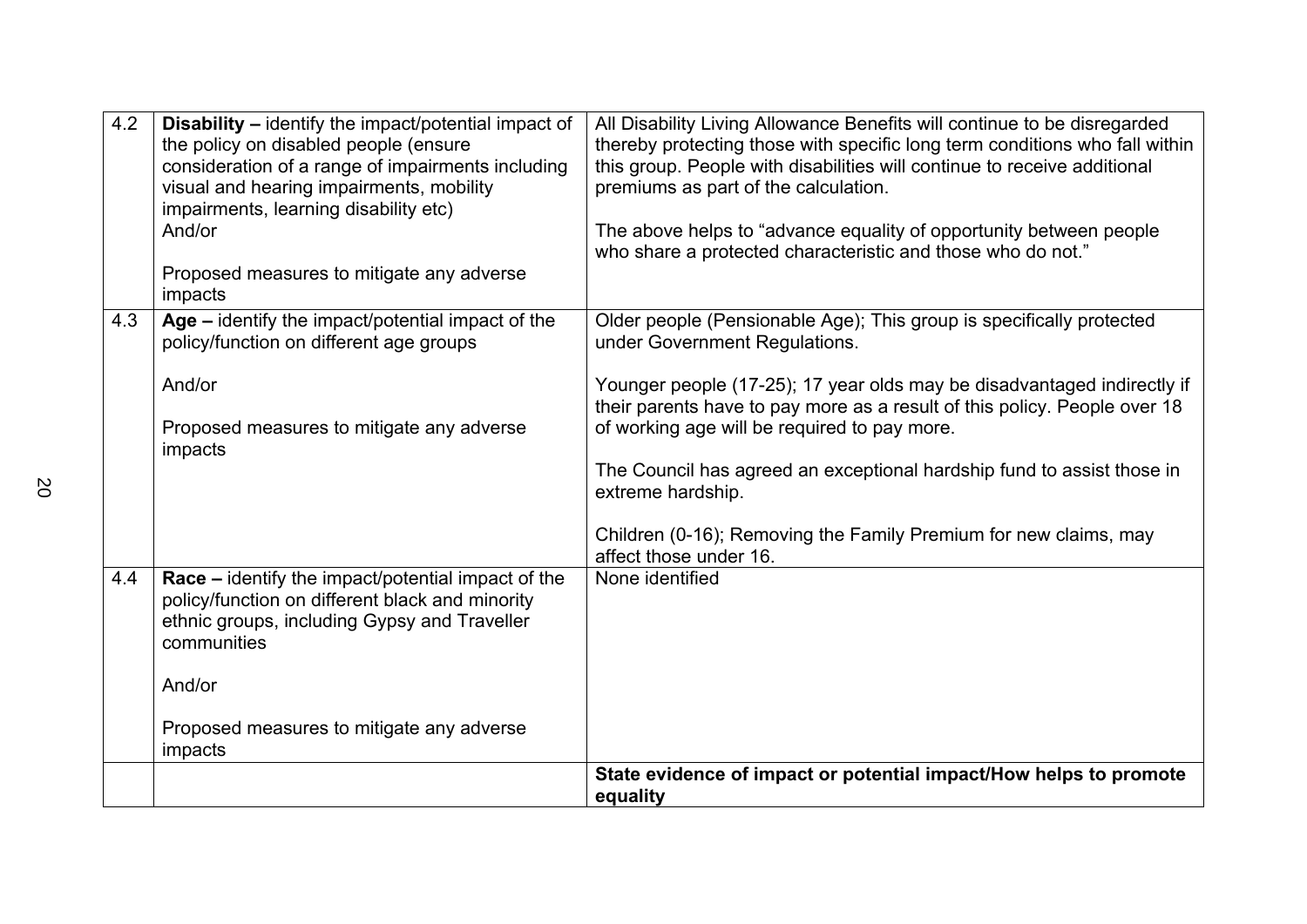| 4.5 | <b>Sexual orientation - identify the impact/potential</b><br>impact of the policy on lesbians, gay men,<br>bisexual and heterosexual people<br>And/or<br>Proposed measures to mitigate any adverse<br>impacts                                                                                                                                              | None identified                                                                                                                                                                                                                                                               |
|-----|------------------------------------------------------------------------------------------------------------------------------------------------------------------------------------------------------------------------------------------------------------------------------------------------------------------------------------------------------------|-------------------------------------------------------------------------------------------------------------------------------------------------------------------------------------------------------------------------------------------------------------------------------|
| 4.6 | Religion/belief - identify the impact/potential<br>impact of the policy on people of different<br>religious/faith groups and also upon those with no<br>faith<br>And/or<br>Proposed measures to mitigate any adverse<br>impacts                                                                                                                            | None identified                                                                                                                                                                                                                                                               |
| 4.7 | Socio-economic disadvantage – identify any<br>impact on those who have a low income, or whose<br>family circumstances/history may affect their<br>ability to access services eg. carers and the cared<br>for; pensioners; single-parents; long-term<br>unemployed; history of abuse/domestic violence;<br>benefits claimants; housebound; chronically ill; | The impact of the proposed scheme will be felt most by those of working<br>age who are not disabled, some of the affects will be mitigated by more<br>generous incentives to work.<br>The Council has agreed an exceptional hardship fund to assist those in<br>extreme need. |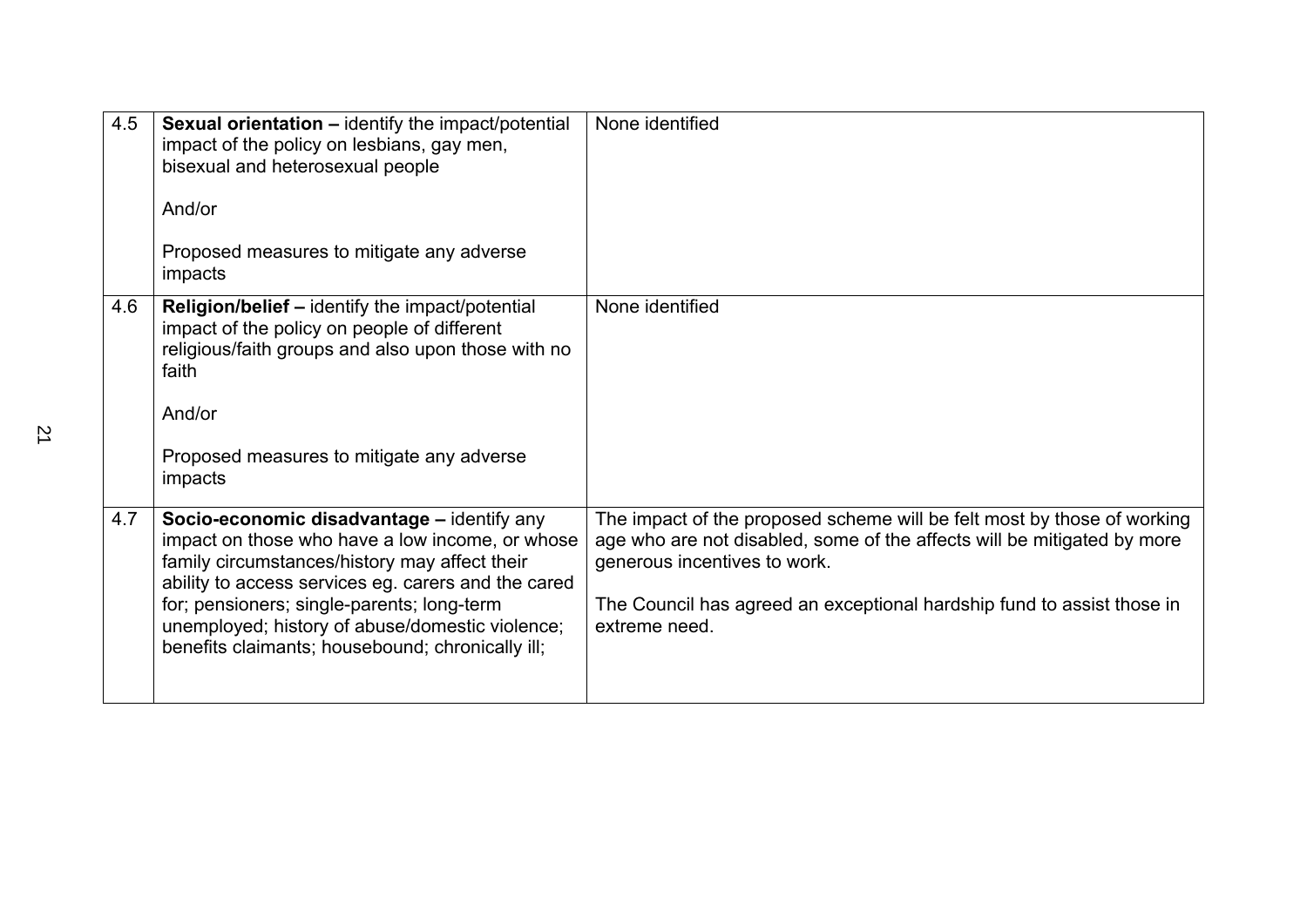| 4.8 | Any other groups, if appropriate<br>e.g. children leaving care; pregnant or breast-<br>feeding mothers; carers etc                                                                                                                    | Parents will continue to receive a child allowance.<br>Working parents receive a higher disregard of their earnings reflecting<br>their childcare costs. |
|-----|---------------------------------------------------------------------------------------------------------------------------------------------------------------------------------------------------------------------------------------|----------------------------------------------------------------------------------------------------------------------------------------------------------|
|     |                                                                                                                                                                                                                                       | The Council has agreed an exceptional hardship fund to assist those in<br>extreme hardship.                                                              |
|     |                                                                                                                                                                                                                                       | The above helps to "advance equality of opportunity between people<br>who share a protected characteristic and those who do not."                        |
|     |                                                                                                                                                                                                                                       | <b>Notes</b>                                                                                                                                             |
| 4.9 | Are there any additional measures that could be<br>adopted to further equality of opportunity in the<br>context of this policy/service/function and to meet<br>the particular needs of equalities groups that you<br>have identified? | None identified.                                                                                                                                         |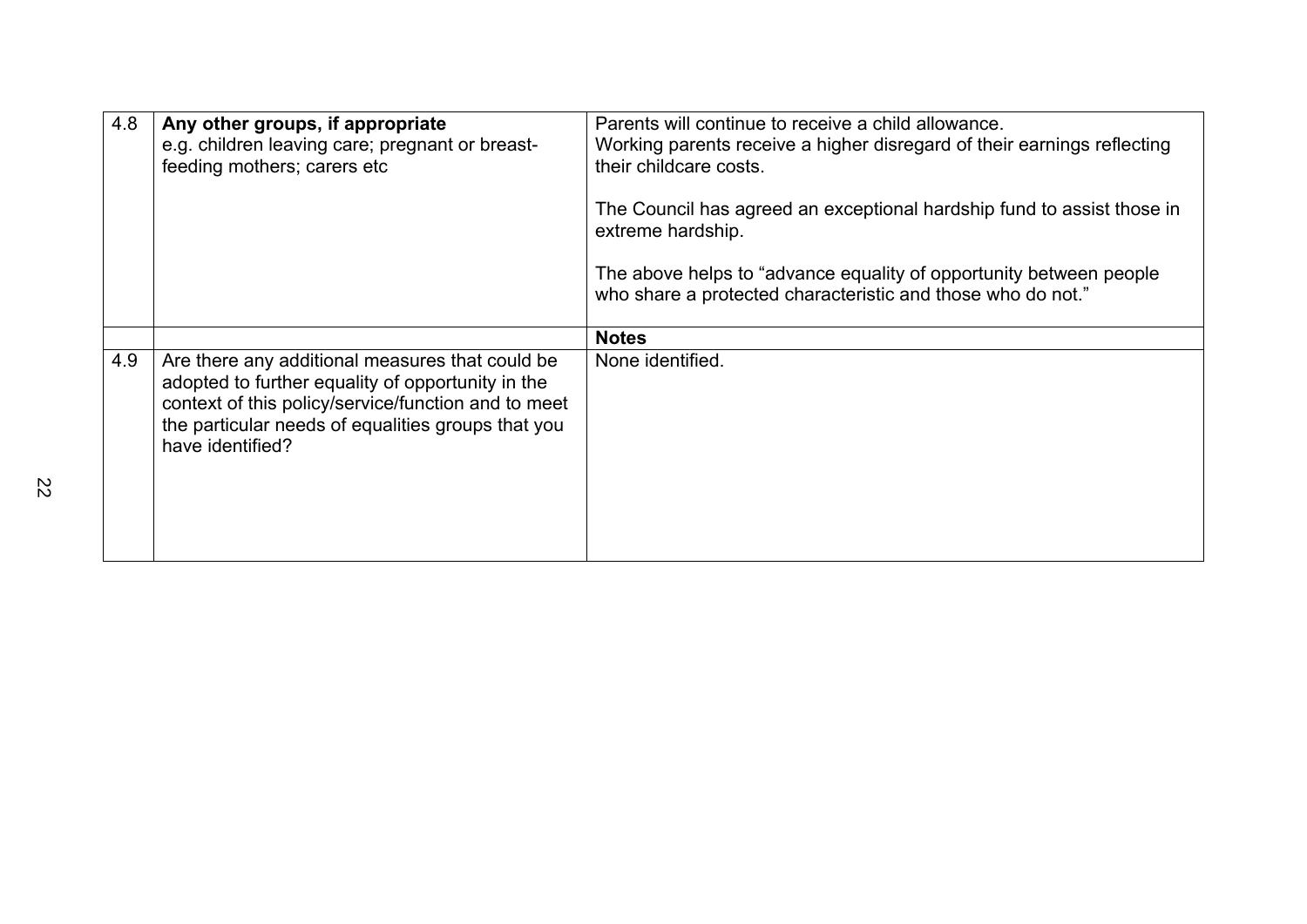# **5. Summary Overview of EIA**

As a summary overview of information and findings provided in the earlier sections of this Equality Impact Assessment, please tick the relevant boxes as appropriate to denote the OUTCOME of this process for each of the Equality Characteristics.

| <b>Equalities category</b>  | No adverse impact AND<br>promotes equality and<br>diversity<br>Please tick $\checkmark$ if appropriate | No adverse impact BUT<br>equality and diversity NOT<br>promoted<br>Please tick $\checkmark$ if appropriate | <b>Evidence of adverse impact</b><br>Please tick $\checkmark$ if appropriate |
|-----------------------------|--------------------------------------------------------------------------------------------------------|------------------------------------------------------------------------------------------------------------|------------------------------------------------------------------------------|
| Gender and transgender      | $\underline{\mathbf{x}}$                                                                               |                                                                                                            |                                                                              |
| Race                        | $\underline{\mathbf{x}}$                                                                               |                                                                                                            |                                                                              |
| <b>Disability</b>           | $\underline{\mathbf{x}}$                                                                               |                                                                                                            |                                                                              |
| Age                         |                                                                                                        |                                                                                                            | $\underline{\mathbf{x}}$                                                     |
| Sexual orientation          | $\underline{\mathbf{x}}$                                                                               |                                                                                                            |                                                                              |
| Religion and belief         | $\underline{\mathbf{x}}$                                                                               |                                                                                                            |                                                                              |
| Socio-economic disadvantage |                                                                                                        |                                                                                                            | $\underline{\mathbf{x}}$                                                     |

**NB:** Tick relevant box as appropriate and based on information provided in section